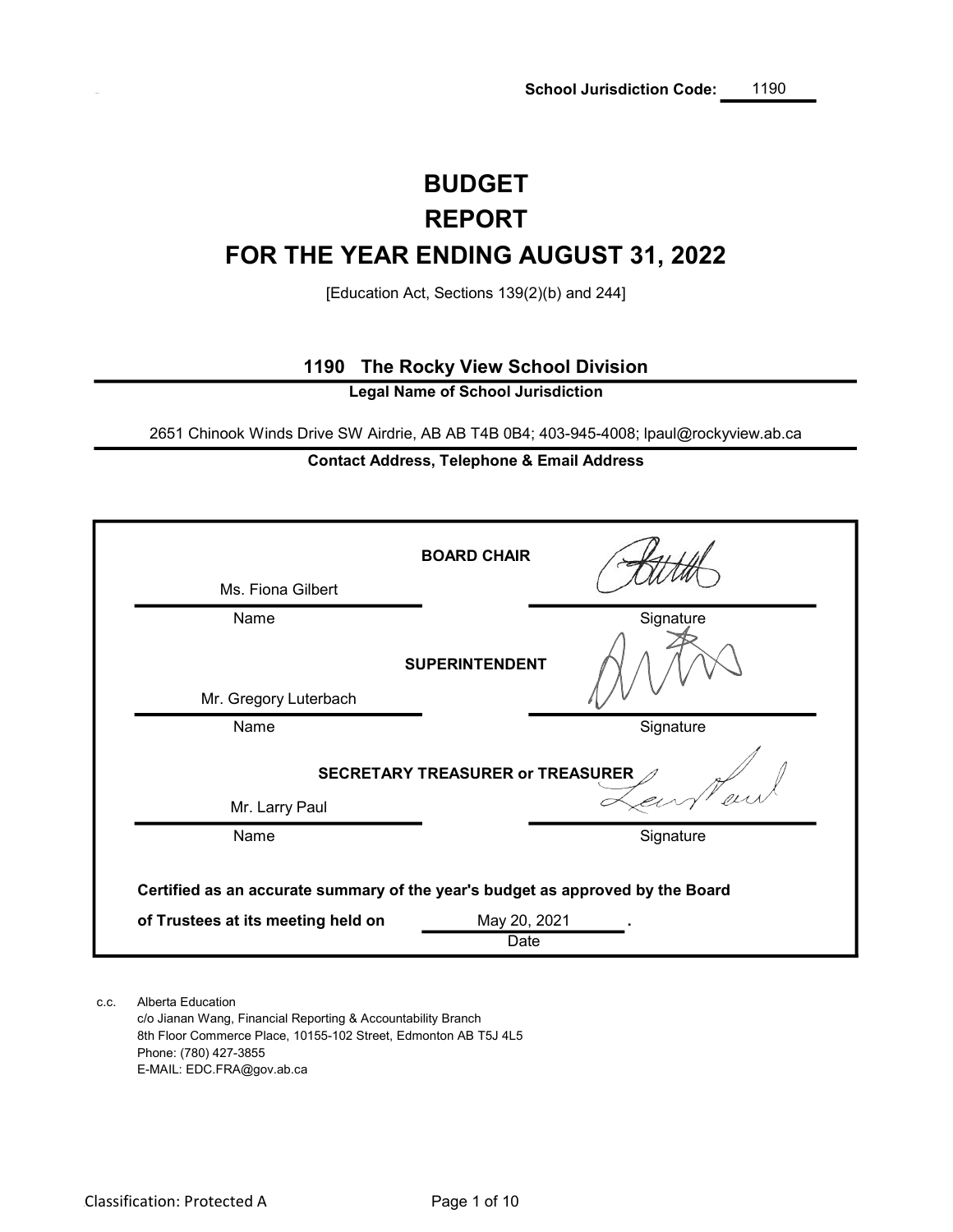|                       | Α<br>В<br>C<br>D<br>Ε                                                                                                                                                                                                                                                                            | G                                                                    | н                                |                |
|-----------------------|--------------------------------------------------------------------------------------------------------------------------------------------------------------------------------------------------------------------------------------------------------------------------------------------------|----------------------------------------------------------------------|----------------------------------|----------------|
| $\mathbf{1}$          |                                                                                                                                                                                                                                                                                                  |                                                                      | <b>School Jurisdiction Code:</b> | 1190           |
| z,                    |                                                                                                                                                                                                                                                                                                  |                                                                      |                                  |                |
|                       | <b>TABLE OF CONTENTS</b>                                                                                                                                                                                                                                                                         |                                                                      |                                  |                |
| $\frac{3}{5}$         |                                                                                                                                                                                                                                                                                                  |                                                                      |                                  | Page           |
|                       |                                                                                                                                                                                                                                                                                                  |                                                                      |                                  |                |
| $6\phantom{1}6$       | BUDGETED STATEMENT OF OPERATIONS & ALLOCATION OF EXPENSES (BY OBJECT)                                                                                                                                                                                                                            |                                                                      |                                  | 3              |
| $\overline{7}$        | <b>BUDGETED SCHEDULE OF PROGRAM OPERATIONS</b>                                                                                                                                                                                                                                                   |                                                                      |                                  | 4              |
| 8                     | <b>BUDGETED SCHEDULE OF FEE REVENUE</b>                                                                                                                                                                                                                                                          |                                                                      |                                  | 5              |
| 9                     | PROJECTED STATEMENT OF CHANGES IN ACCUMULATED OPERATING SURPLUS                                                                                                                                                                                                                                  |                                                                      |                                  | 6              |
|                       |                                                                                                                                                                                                                                                                                                  |                                                                      |                                  |                |
| 10 <sup>°</sup>       | <b>SCHEDULE OF USES FOR ACCUMULATED SURPLUSES AND RESERVES</b>                                                                                                                                                                                                                                   |                                                                      |                                  | $\overline{7}$ |
| 11                    | <b>BUDGETED SCHEDULE OF ACCUMULATED SURPLUS FROM OPERATIONS</b>                                                                                                                                                                                                                                  |                                                                      |                                  | 8              |
| 12                    | <b>PROJECTED STUDENT STATISTICS</b>                                                                                                                                                                                                                                                              |                                                                      |                                  | 9              |
| 13                    | <b>PROJECTED STAFFING STATISTICS</b>                                                                                                                                                                                                                                                             |                                                                      |                                  | 10             |
| 15                    | Color coded cells:                                                                                                                                                                                                                                                                               |                                                                      |                                  |                |
| 16                    | blue cells: require the input of data/descriptors wherever applicable.                                                                                                                                                                                                                           | grey cells: data not applicable - protected                          |                                  |                |
| 17                    |                                                                                                                                                                                                                                                                                                  | white cells: within text boxes REQUIRE the input of points and data. |                                  |                |
| $\overline{18}$<br>19 | green cells: populated based on information previously submitted                                                                                                                                                                                                                                 | yellow cells: to be completed when yellow only.                      |                                  |                |
|                       |                                                                                                                                                                                                                                                                                                  |                                                                      |                                  |                |
| 20                    | HIGHLIGHTS, PLANS, ASSUMPTIONS AND RISKS SUMMARY- 2021/2022 BUDGET REPORT                                                                                                                                                                                                                        |                                                                      |                                  |                |
|                       | 21 The following were presented to the Board and approved as underlying the budget. These key points and assumptions used in development of the budget take into                                                                                                                                 |                                                                      |                                  |                |
| 22                    | consideration the economic environment of the jurisdiction, focus on anticipated changes from current year, and are realistic and consistent with the three year                                                                                                                                 |                                                                      |                                  |                |
|                       | 23 Education Plan. At a minimum, they disclose key budget assumptions, financial & business risks, and specific strategies explaining how this budget will                                                                                                                                       |                                                                      |                                  |                |
| $\frac{24}{25}$       | support the jurisdiction's plans.                                                                                                                                                                                                                                                                |                                                                      |                                  |                |
| 26                    | <b>Budget Highlights, Plans &amp; Assumptions:</b><br>- Overall revenue is projected to be \$281.3 million, while expenditures total \$291.8 million.                                                                                                                                            |                                                                      |                                  |                |
| 27                    | Base operating funding from the government increased \$1.6 million mainly due to increases in bridge funding however operating funding for infrastructure                                                                                                                                        |                                                                      |                                  |                |
| 28                    | maintenance renewal decreased by \$1.5 million.                                                                                                                                                                                                                                                  |                                                                      |                                  |                |
| 29                    | - Projected enrolments for 2021/22 are anticipated to recover to the original projections for 2020/21 representing an increase of 4.7 per cent over current year.                                                                                                                                |                                                                      |                                  |                |
| 30                    | - At the K-8/9 grade levels, the number of classes and class sizes have been maintained. There have been no changes to the allocation formulas for K-9 schools.                                                                                                                                  |                                                                      |                                  |                |
| 31                    | High schools will receive funding for student growth based on projections. Their per student allocation is identical to 2020/21.<br>Total costs for teachers and school-based staff have increased by \$3.4 million.                                                                             |                                                                      |                                  |                |
| 32                    | Supports for inclusion directed to schools has been increased by \$330K.                                                                                                                                                                                                                         |                                                                      |                                  |                |
| 33                    | - Operations and maintenance (OM) funding was reduced by \$700K however, significant cost increases related to insurance (\$760K) and employee benefits                                                                                                                                          |                                                                      |                                  |                |
| 34                    | (\$260K) had to be budgeted.                                                                                                                                                                                                                                                                     |                                                                      |                                  |                |
| 35                    | Governance and system administration costs remain below the cap with \$330K transferred from system administration into school-based budgets.<br>Schools are planning to spend an additional \$1.6 million from their school carry forward reserves to further support local school initiatives. |                                                                      |                                  |                |
| 36                    | - Additional \$1.2 million of funding, funded through operating reserves, will be allocated to help support RVS' two new online schools.                                                                                                                                                         |                                                                      |                                  |                |
| 37                    | - Additional \$4.65 million of funding, funded through operating reserves, will be allocated to maintain and support pandemic recovery. These efforts include                                                                                                                                    |                                                                      |                                  |                |
| 38                    | additional mental health and social-emotions supports related to the pandemic; continuation of increased cleaning efforts in schools; person dedicated to<br>supporting schools when there are COVID-19 cases, additional substitute time and pandemic related supplies.                         |                                                                      |                                  |                |
| 39                    | - The remaining base operating deficit for instructional and maintenance of \$3.8 million will be funded through operating reserves with a transportation surplus of                                                                                                                             |                                                                      |                                  |                |
| 40                    | \$746K going back into a transportation reserve to address future uncertainty around the transportation grant funding model.                                                                                                                                                                     |                                                                      |                                  |                |
| 41                    | - Total anticipated operating reserve utilization will be \$10.5 million for 2021/22 and the projected ending balance for operating reserves will be \$7.6 million or 2.6                                                                                                                        |                                                                      |                                  |                |
| 42                    | per cent of the total operating budget.                                                                                                                                                                                                                                                          |                                                                      |                                  |                |
| 43                    |                                                                                                                                                                                                                                                                                                  |                                                                      |                                  |                |
| 44                    | <b>Significant Business and Financial Risks:</b>                                                                                                                                                                                                                                                 |                                                                      |                                  |                |
| 45                    | The uncertainity surrounding the COVID-19 pandemic poses a signficiant risk for the Divison. Continuing cost pressures for additonal cleaning and supplies plus                                                                                                                                  |                                                                      |                                  |                |
| 46                    | cost to cover increased teacher leaves will require use of reserve funds to support.                                                                                                                                                                                                             |                                                                      |                                  |                |
| 47                    | - The impacts of the pandemic in addition to increasing complexity of student medical needs and social responsibilities placed on the public school system with                                                                                                                                  |                                                                      |                                  |                |
| 48                    | regards to social and emotional wellbeing results in resource constraints within the board.<br>- As a growing school board, weighted moving average enrolment funding creates resource constraints for the education of students.                                                                |                                                                      |                                  |                |
| 49                    | Recession within the Province could lead to public sector funding cuts, resulting in lack of stability of funding for the education sector.                                                                                                                                                      |                                                                      |                                  |                |
| 50                    | - Recession within the Province places families in a position of financial hardship, with the potential for increased waivers and lower collection rates for fees.                                                                                                                               |                                                                      |                                  |                |
| 51                    | - There is the risk of labor unrest as the current two year Collective Agreement expired in August 2020.                                                                                                                                                                                         |                                                                      |                                  |                |
| 52                    | - There is a capital deficit as enrolments have surpassed new approvals for schools in RVS communities, and applications for portable modulars do not<br>accomodate all new enrolments.                                                                                                          |                                                                      |                                  |                |
| 53                    | Hardening insurance market have resulted in higher insurance premiums and preimiums are expected to continue rising, translating into less resources directed                                                                                                                                    |                                                                      |                                  |                |
| 54                    | to students in the system.                                                                                                                                                                                                                                                                       |                                                                      |                                  |                |
| 55                    |                                                                                                                                                                                                                                                                                                  |                                                                      |                                  |                |
| 56                    |                                                                                                                                                                                                                                                                                                  |                                                                      |                                  |                |
| 57                    |                                                                                                                                                                                                                                                                                                  |                                                                      |                                  |                |
| 58                    |                                                                                                                                                                                                                                                                                                  |                                                                      |                                  |                |
| 59                    |                                                                                                                                                                                                                                                                                                  |                                                                      |                                  |                |
| 60                    |                                                                                                                                                                                                                                                                                                  |                                                                      |                                  |                |
| 61                    |                                                                                                                                                                                                                                                                                                  |                                                                      |                                  |                |
| 62                    |                                                                                                                                                                                                                                                                                                  |                                                                      |                                  |                |
| 63                    |                                                                                                                                                                                                                                                                                                  |                                                                      |                                  |                |
| 64                    |                                                                                                                                                                                                                                                                                                  |                                                                      |                                  |                |
| 65                    |                                                                                                                                                                                                                                                                                                  |                                                                      |                                  |                |
| 66                    |                                                                                                                                                                                                                                                                                                  |                                                                      |                                  |                |

67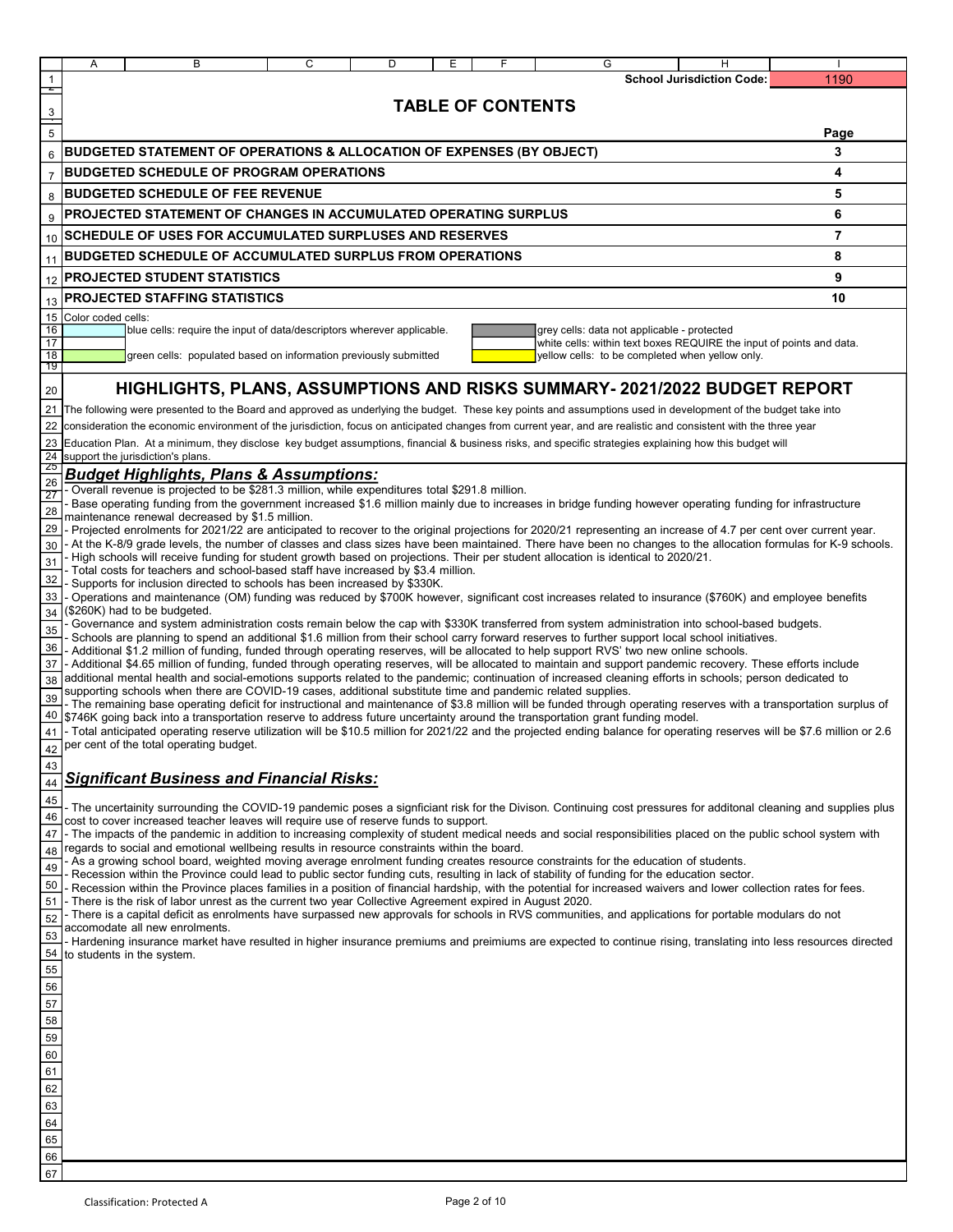# BUDGETED STATEMENT OF OPERATIONS

for the Year Ending August 31

|                                             | <b>Approved</b><br><b>Budget</b><br>2021/2022 | Approved<br><b>Budget</b><br>2020/2021 | <b>Actual</b><br><b>Audited</b><br>2019/2020 |
|---------------------------------------------|-----------------------------------------------|----------------------------------------|----------------------------------------------|
| <b>REVENUES</b>                             |                                               |                                        |                                              |
| Government of Alberta                       | \$<br>267,387,837                             | \$267,026,737                          | \$260,583,314                                |
| <b>Federal Government and First Nations</b> | \$<br>818,701                                 | \$611,332                              | \$585,390                                    |
| Out of province authorities                 | \$                                            | \$0                                    | \$0                                          |
| Alberta Municipalities-special tax levies   | \$                                            | \$0                                    | \$0                                          |
| <b>Property taxes</b>                       | \$                                            | \$0                                    | \$0                                          |
| <b>Fees</b>                                 | \$<br>9,115,659                               | \$9,961,075                            | \$5,264,972                                  |
| Sales of services and products              | \$<br>1,373,000                               | \$1,331,000                            | \$1,575,733                                  |
| <b>Investment income</b>                    | \$<br>230,000                                 | \$230,000                              | \$1,980,580                                  |
| <b>Gifts and donations</b>                  | \$<br>900,000                                 | \$850,000                              | \$931,226                                    |
| <b>Rental of facilities</b>                 | \$<br>271,800                                 | \$180,800                              | \$305,637                                    |
| Fundraising                                 | \$<br>1,200,000                               | \$1,200,000                            | \$1,111,980                                  |
| Gains on disposal of capital assets         | \$                                            | \$8,000                                | \$0                                          |
| Other revenue                               | \$<br>15,000                                  | \$0                                    | \$0                                          |
| <b>TOTAL REVENUES</b>                       | \$281,311,997                                 | \$281,398,944                          | \$272,338,832                                |
| <b>EXPENSES</b>                             |                                               |                                        |                                              |
| <b>Instruction - Pre K</b>                  | \$<br>1,260,076                               | \$1,376,253                            | \$1,133,899                                  |
| Instruction - K to Grade 12                 | \$<br>222,915,439                             | \$215,187,856                          | \$207,168,967                                |
| <b>Operations &amp; maintenance</b>         | \$<br>42,586,486                              | \$39,766,548                           | \$40,953,666                                 |
| Transportation                              | \$<br>16,852,280                              | \$18,279,525                           | \$14,303,866                                 |
| <b>System Administration</b>                | \$<br>7,999,685                               | \$7,848,979                            | \$7,654,130                                  |
| <b>External Services</b>                    | \$<br>190,785                                 | \$190,785                              | \$191,970                                    |
| <b>TOTAL EXPENSES</b>                       | \$291,804,751                                 | \$282,649,946                          | \$271,406,498                                |
| <b>ANNUAL SURPLUS (DEFICIT)</b>             | (\$10,492,754)                                | (\$1,251,002)                          | \$932,334                                    |

## BUDGETED ALLOCATION OF EXPENSES (BY OBJECT) for the Year Ending August 31

|                                                                    | Approved<br><b>Budget</b><br>2021/2022 | <b>Approved</b><br><b>Budget</b><br>2020/2021 | Actual<br><b>Audited</b><br>2019/2020 |
|--------------------------------------------------------------------|----------------------------------------|-----------------------------------------------|---------------------------------------|
| <b>EXPENSES</b>                                                    |                                        |                                               |                                       |
| Certificated salaries                                              | \$<br>134,044,937                      | \$134,248,277                                 | \$127,210,926                         |
| <b>Certificated benefits</b>                                       | \$<br>31,399,106                       | \$31,442,419                                  | \$30,167,975                          |
| Non-certificated salaries and wages                                | \$<br>44, 141, 367                     | \$38,362,538                                  | \$39,513,862                          |
| Non-certificated benefits                                          | \$<br>12,722,358                       | \$10,258,117                                  | \$10,251,762                          |
| Services, contracts, and supplies                                  | \$<br>53,021,032                       | \$51,766,280                                  | \$47,999,210                          |
| <b>Capital and debt services</b><br>Amortization of capital assets |                                        |                                               |                                       |
| Supported                                                          | \$<br>14,000,000                       | \$14,000,000                                  | \$13,718,242                          |
| Unsupported                                                        | \$<br>2,325,200                        | \$2,313,208                                   | \$2,176,959                           |
| Interest on capital debt                                           |                                        |                                               |                                       |
| <b>Supported</b>                                                   | \$                                     | \$0                                           | \$0                                   |
| <b>Unsupported</b>                                                 | \$<br>75,751                           | \$84,107                                      | \$92,812                              |
| Other interest and finance charges                                 | \$<br>75,000                           | \$175,000                                     | \$192,871                             |
| Losses on disposal of capital assets                               | \$<br>۰.                               | \$0                                           | \$81,879                              |
| Other expenses                                                     | \$                                     | \$0                                           | \$0                                   |
| <b>TOTAL EXPENSES</b>                                              | \$291,804,751                          | \$282,649,946                                 | \$271,406,498                         |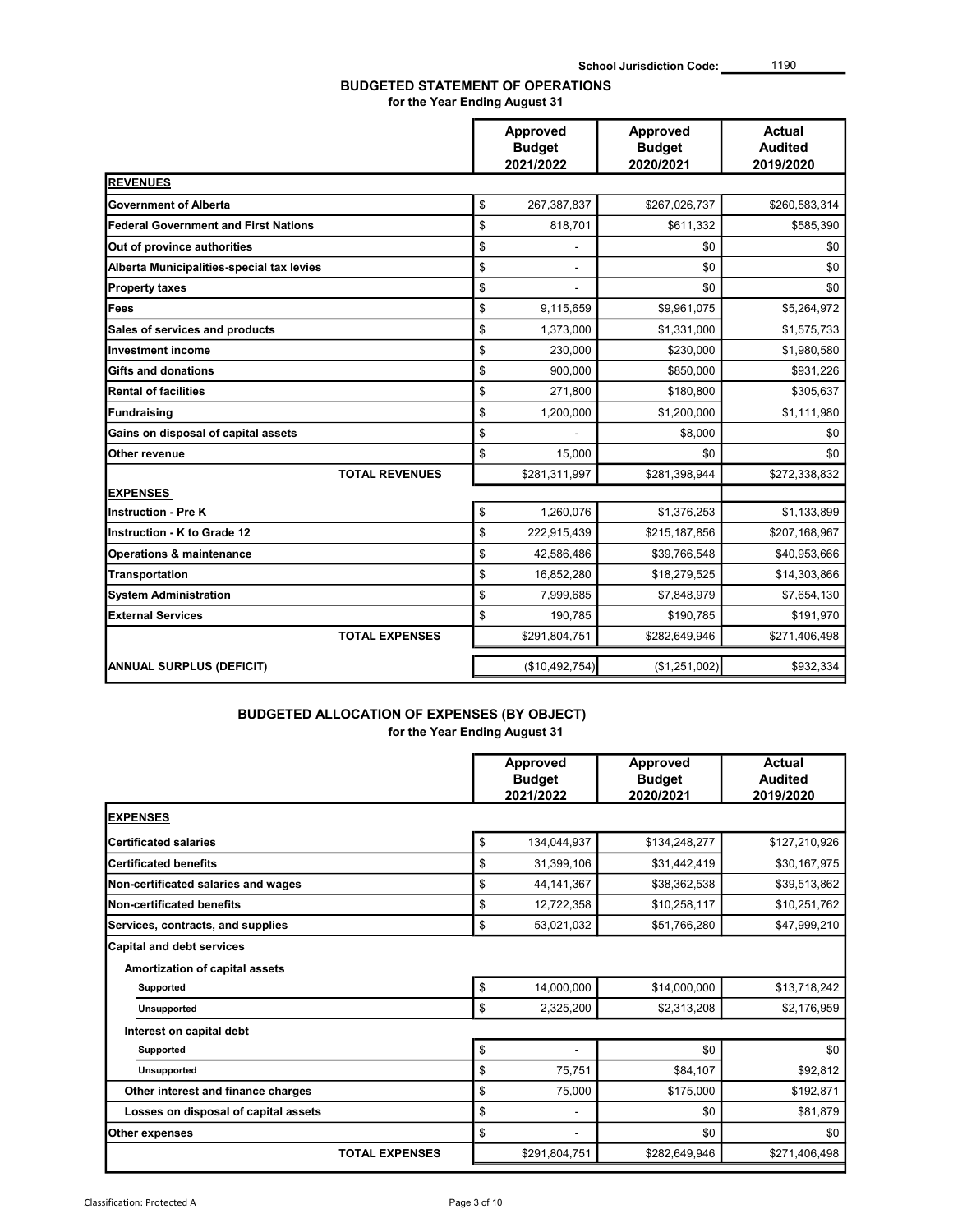| Operations<br><b>REVENUES</b><br>and<br>System<br><b>External</b><br>Instruction<br>Moderate<br>Third Year K-<br>Language Delay<br>(Code 48)<br>Severe<br>Pre K<br>K - Grade 12<br>Administration<br><b>TOTAL</b><br><b>TOTAL</b><br>Maintenance<br>Transportation<br><b>Services</b><br>768,300<br>1,994,250<br>304,000<br>203,313,778<br>23,304,760<br>13,633,918<br>7,949,685<br>251,268,691<br>242,200,751<br>(1) Alberta Education<br>\$.<br>\$<br>-S<br>$\sim$<br>(2) Alberta Infrastructure<br>14,285,000<br>14,285,000<br>16,077,133<br>$\sqrt{3}$<br>\$<br>\$<br>\$<br>$\sim$<br>$\sim$<br>$\sim$<br>S.<br>$\sim$<br>$\sim$<br>$\sim$<br>$\sim$<br>Other - Government of Alberta<br>376,361<br>157,785<br>534,146<br>549,912<br>(3)<br>\$<br>$\sim$<br>$\sim$<br>- \$<br>$\sim$<br>$\sim$<br>\$<br>l \$<br>$\sim$<br>$\sim$<br>£.<br>585,390<br>$818,701$ \$<br>(4) Federal Government and First Nations<br>\$<br>$\sim$<br>$\sim 100$<br>l \$<br>818,701<br>S.<br>$\sim$<br>l \$<br>$\sqrt{3}$<br>-S<br>\$.<br>$\sim$<br>\$<br>$\sim$<br>$\sim 10^{-1}$<br>\$<br>$\sim$<br>1,300,000<br>$1,300,000$ \$<br>1,755,518<br>(5) Other Alberta school authorities<br>\$<br>$\sim$<br>$\sim$<br>l \$<br>$\sim$<br>l \$<br>$\sim$<br><b>\$</b><br>$\sim 10^{-1}$<br>\$<br>$\sim$<br>l S<br>\$.<br>$\sim$<br>\$<br>S.<br>\$<br>(6) Out of province authorities<br>\$<br>l \$<br>\$<br>\$<br>\$<br>l s<br>$\sim$<br>-S<br>\$<br>$\sim$<br>$\sim$<br>$\sim$<br>$\sim$<br>$\sim$<br>$\sim$<br>$\sim$<br>$\sim$<br>$\sim$<br>\$<br>\$<br>(7) Alberta municipalities-special tax levies<br>\$<br>$\mathbf{s}$<br>$\sim$<br>\$<br>\$.<br>-S<br>\$<br>$\sim$<br>$\sim$<br>$\sim$<br>$\sim$<br>$\sim$<br>$\sim$<br>$\sim$<br>\$.<br>$\sim$<br>$\sim$<br>\$<br>$\mathbb{S}$<br>١s<br>l \$<br>۱s<br>\$<br>$\mathfrak{L}$<br>$\mathbf{\hat{s}}$<br>$\mathbb{S}$<br>$\blacksquare$<br>(8) Property taxes<br>$\sim$<br>$\sim$<br>$\omega$<br>$\sim$<br>$\sim$<br>$\sim$<br>$\sim$<br>$\sim$<br>$\sim$<br>5,264,972<br>2,654,500<br>6,461,159<br>9,115,659<br><b>S</b><br>\$<br>\$<br>$(9)$ Fees<br>l s<br>$\sim$<br>l \$<br>-S<br>£.<br>\$<br>$\sim$<br>$\sim$<br>$\sim$<br>1,575,733<br>1,340,000<br>\$<br>33,000<br>1,373,000 \$<br>(10) Sales of services and products<br>$\frac{1}{2}$<br>l s<br>l \$<br>١s<br>$\mathbf{s}$<br>$\sim$<br>$\sim$ $-$<br>$\sim$<br>$\sim$<br>\$.<br>$\sim$<br>£.<br>$\sim$<br>10,000<br>1,980,580<br>\$<br>ls.<br>200,000<br>20,000<br>\$<br>230,000<br>l \$<br>(11) Investment income<br>l s<br>$\sim$<br>\$<br>$\sim$<br>١s<br>$\sim$<br>\$<br>$\sim$<br>$\sim$<br>$900,000$ \$<br>931,226<br>\$<br>l \$<br>900,000<br>\$<br>\$<br>(12) Gifts and donations<br>l s<br>S.<br>١s<br>$\sim$<br>$\sim$<br>$\sim$<br>\$<br>$\sim$ $-$<br>$\sim$<br>$\sim$<br>$\sim$<br>\$<br>271,800<br>271,800<br>305,637<br>(13) Rental of facilities<br>١s<br>l \$<br>\$<br>l s<br>$\mathbf{s}$<br>\$<br>\$<br><b>S</b><br>$\sim$<br>$\sim$<br>$\mathcal{L}_{\mathcal{A}}$<br>$\sim$<br>$\sim$<br>$\blacksquare$<br>$\sim$<br>1,200,000<br>1,200,000<br>1,111,980<br>(14) Fundraising<br>\$<br>١s<br>l \$<br>\$<br><b>S</b><br>$\sim$<br>$\sim$<br>$\sim$<br>. ድ<br>$\sim$<br>\$.<br>$\sim$<br>$\sim$ $-$<br>\$<br>$\sim$<br>(15) Gains on disposal of tangible capital assets<br>\$<br>\$<br>l s<br>l \$<br>-S<br>\$.<br>- \$<br>$\sim$<br>$\sim$<br>$\sim$<br>$\sim$<br>-S<br>$\sim$<br>$\sim$<br>$\sim$<br>$\sim$<br>$\sim$<br>$\sim$<br>(16) Other revenue<br>\$<br>15,000<br>15,000<br>$\mathbf{s}$<br>l \$<br>-S<br>\$<br>\$<br>$\sim$<br>$\sim$<br>$\sim$<br>$\sim$<br>$\sim$<br>\$.<br>$\sim$<br>\$<br>$\sim$<br>$\sim$<br>(17) TOTAL REVENUES<br>768,300<br>1,994,250<br>$304,000$ \$<br>214,624,999<br>37,881,560<br>17,598,418<br>7,949,685<br>190,785<br>281,311,997<br>272,338,832<br>\$<br>$\mathbb{S}$<br>l S<br>l S<br>\$<br>-S<br><b>EXPENSES</b><br>127,210,926<br>(18) Certificated salaries<br>319,901<br>$79,310$ \$<br>132,496,387<br>1,149,339<br>134,044,937 \$<br>$\mathbf{s}$<br>\$<br>\$<br>\$<br>l s<br>$\sim$<br>\$<br>$\sim 100$<br>$\frac{1}{2}$<br>30,167,975<br>42,605<br>10.940<br>31,223,848<br>$\mathbb{S}$<br>121,713<br>$\mathbf{s}$<br>$\mathbf{\hat{s}}$<br>31,399,106 \$<br>(19) Certificated benefits<br>l s<br>$\mathfrak{L}$<br>$\mathbf{s}$<br>$\mathcal{L}$<br>$\sim$<br>39,513,862<br>969,973<br>3,878,503<br>94,149<br>44, 141, 367<br>(20) Non-certificated salaries and wages<br><b>\$</b><br>681,666<br>161,600<br>25,962,275<br>11,590,853<br>802,348<br>\$<br><b>S</b><br>l s<br>l \$<br>\$<br>$\mathbf{\hat{s}}$<br>\$.<br>$\sqrt{2}$<br>203,104<br>290,022<br>52,150<br>7,836,751<br>2,969,006<br>248,346<br>1,099,525<br>23,454<br>12,722,358<br>10,251,762<br>(21) Non-certificated benefits<br>\$<br>l \$<br>l s<br>\$<br>$\mathbf{\hat{s}}$<br>$\sqrt{3}$<br>222,307,768 \$<br>207, 144, 525<br>(22) SUB - TOTAL<br>1,247,276<br>1,259,995<br>304,000<br>197,519,261<br>14,559,859<br>1,050,694<br>6,249,080<br>117,603<br>l \$<br>- \$<br>- \$<br>\$<br>47,999,210<br>12,800<br>22,168,883<br>13,801,627<br>1,237,954<br>73,182<br>53,021,032<br>l \$<br>(23) Services, contracts and supplies<br>\$<br>15,726,586<br>\$<br>l \$<br>$\mathbf{s}$<br>l S<br>$\mathbf{\$}$<br>$\sim$<br>$\sim$<br>13,718,242<br>\$<br>14,000,000<br>\$<br>14,000,000<br>l \$<br>(24) Amortization of supported tangible capital assets<br>l s<br>\$<br>l s<br>\$<br>$\mathbf{s}$<br>$\sim$<br>$\mathfrak{L}$<br>\$<br>$\sim$<br>$\sim$<br>$\sim$<br>$\sim$<br>$\sim$<br>$\sim$ 10 $\pm$<br>2,176,959<br>436,900<br>(25) Amortization of unsupported tangible capital assets<br>\$<br>1,663,300<br>225,000<br>2,325,200<br>l \$<br>l \$<br>$\sim$<br>\$<br>$\sim$<br>- \$<br>- \$<br>\$<br>\$<br>$\mathbf{\hat{s}}$<br>\$<br>$\sim$<br>$\sim$<br>$\sim$<br>(26) Supported interest on capital debt<br>\$<br>\$<br>\$<br>- \$<br>$\sim$<br>$\sim$<br>\$<br>\$<br>- \$<br>$\sim$<br>\$.<br>- \$<br>$\sim$<br>$\sim$<br>$\sim$<br>$\sim$<br>$\sim$<br>$\sim$ 10 $\pm$<br>$\sim$<br>(27) Unsupported interest on capital debt<br>$\sqrt[6]{3}$<br>75,751<br>75,751<br>92,812<br>l \$<br>l \$<br>\$<br>l s<br>\$<br>\$<br>\$<br><b>S</b><br>$\sim$<br>\$<br>$\sim$<br>$\sim$<br>$\sim$<br>$\sim 100$<br>$\sim$<br>$\sim$<br>192,871<br>(28) Other interest and finance charges<br>75,000<br>\$<br>75,000 \$<br>\$<br>\$<br>\$<br>l \$<br>- \$<br>\$<br>\$<br>$\sim$<br>$\sim$<br>$\sim$<br>$\sim$<br>$\sim$<br>$\sim$<br>$\sim$<br>81,879<br>(29) Losses on disposal of tangible capital assets<br>$\sqrt{3}$<br>\$<br>$\mathbf{\$}$<br>$\mathbf{\hat{s}}$<br><b>S</b><br>l s<br>\$<br>$\mathbf{s}$<br>\$<br>$\sim$<br>$\sim$<br>$\sim$<br>$\sim$<br>$\sim$<br>$\sim$<br>$\sim$<br>$\sim$<br>$\sim$<br>(30) Other expense<br><b>S</b><br>$\mathbf{s}$<br>\$<br>$\sim$<br>$\sim$<br>l \$<br>$\sim$<br>$\sim$<br>$\sim$<br>\$<br>$\sim$<br>l \$<br>$\sim$<br>\$<br>$\sim$<br>£.<br>$\sim$<br>-S<br>$\sim$<br>1,259,995<br>221,351,444<br>16,852,280<br>(31) TOTAL EXPENSES<br>S.<br>$1,260,076$ \$<br>$304,000$ \$<br>42,586,486 \$<br>7,999,685 \$<br>190,785<br>291,804,751<br>271,406,498<br>\$.<br>\$<br>\$<br><b>S</b><br>S.<br>(32) OPERATING SURPLUS (DEFICIT)<br>$(491,776)$ \$<br>734,255<br>(6,726,445)<br>$(4,704,926)$ \$<br>746,138<br>$(50,000)$ \$<br>932,334<br><b>S</b><br>(10, 492, 754)<br>$\sim$ $-$<br>\$<br>$\sim$ $-$<br>\$<br>l \$ |  |
|----------------------------------------------------------------------------------------------------------------------------------------------------------------------------------------------------------------------------------------------------------------------------------------------------------------------------------------------------------------------------------------------------------------------------------------------------------------------------------------------------------------------------------------------------------------------------------------------------------------------------------------------------------------------------------------------------------------------------------------------------------------------------------------------------------------------------------------------------------------------------------------------------------------------------------------------------------------------------------------------------------------------------------------------------------------------------------------------------------------------------------------------------------------------------------------------------------------------------------------------------------------------------------------------------------------------------------------------------------------------------------------------------------------------------------------------------------------------------------------------------------------------------------------------------------------------------------------------------------------------------------------------------------------------------------------------------------------------------------------------------------------------------------------------------------------------------------------------------------------------------------------------------------------------------------------------------------------------------------------------------------------------------------------------------------------------------------------------------------------------------------------------------------------------------------------------------------------------------------------------------------------------------------------------------------------------------------------------------------------------------------------------------------------------------------------------------------------------------------------------------------------------------------------------------------------------------------------------------------------------------------------------------------------------------------------------------------------------------------------------------------------------------------------------------------------------------------------------------------------------------------------------------------------------------------------------------------------------------------------------------------------------------------------------------------------------------------------------------------------------------------------------------------------------------------------------------------------------------------------------------------------------------------------------------------------------------------------------------------------------------------------------------------------------------------------------------------------------------------------------------------------------------------------------------------------------------------------------------------------------------------------------------------------------------------------------------------------------------------------------------------------------------------------------------------------------------------------------------------------------------------------------------------------------------------------------------------------------------------------------------------------------------------------------------------------------------------------------------------------------------------------------------------------------------------------------------------------------------------------------------------------------------------------------------------------------------------------------------------------------------------------------------------------------------------------------------------------------------------------------------------------------------------------------------------------------------------------------------------------------------------------------------------------------------------------------------------------------------------------------------------------------------------------------------------------------------------------------------------------------------------------------------------------------------------------------------------------------------------------------------------------------------------------------------------------------------------------------------------------------------------------------------------------------------------------------------------------------------------------------------------------------------------------------------------------------------------------------------------------------------------------------------------------------------------------------------------------------------------------------------------------------------------------------------------------------------------------------------------------------------------------------------------------------------------------------------------------------------------------------------------------------------------------------------------------------------------------------------------------------------------------------------------------------------------------------------------------------------------------------------------------------------------------------------------------------------------------------------------------------------------------------------------------------------------------------------------------------------------------------------------------------------------------------------------------------------------------------------------------------------------------------------------------------------------------------------------------------------------------------------------------------------------------------------------------------------------------------------------------------------------------------------------------------------------------------------------------------------------------------------------------------------------------------------------------------------------------------------------------------------------------------------------------------------------------------------------------------------------------------------------------------------------------------------------------------------------------------------------------------------------------------------------------------------------------------------------------------------------------------------------------------------------------------------------------------------------------------------------------------------------------------------|--|
|                                                                                                                                                                                                                                                                                                                                                                                                                                                                                                                                                                                                                                                                                                                                                                                                                                                                                                                                                                                                                                                                                                                                                                                                                                                                                                                                                                                                                                                                                                                                                                                                                                                                                                                                                                                                                                                                                                                                                                                                                                                                                                                                                                                                                                                                                                                                                                                                                                                                                                                                                                                                                                                                                                                                                                                                                                                                                                                                                                                                                                                                                                                                                                                                                                                                                                                                                                                                                                                                                                                                                                                                                                                                                                                                                                                                                                                                                                                                                                                                                                                                                                                                                                                                                                                                                                                                                                                                                                                                                                                                                                                                                                                                                                                                                                                                                                                                                                                                                                                                                                                                                                                                                                                                                                                                                                                                                                                                                                                                                                                                                                                                                                                                                                                                                                                                                                                                                                                                                                                                                                                                                                                                                                                                                                                                                                                                                                                                                                                                                                                                                                                                                                                                                                                                                                                                                                                                                                                                                                                                                                                                                                                                                                                                                                                                                                                                                                                                    |  |
|                                                                                                                                                                                                                                                                                                                                                                                                                                                                                                                                                                                                                                                                                                                                                                                                                                                                                                                                                                                                                                                                                                                                                                                                                                                                                                                                                                                                                                                                                                                                                                                                                                                                                                                                                                                                                                                                                                                                                                                                                                                                                                                                                                                                                                                                                                                                                                                                                                                                                                                                                                                                                                                                                                                                                                                                                                                                                                                                                                                                                                                                                                                                                                                                                                                                                                                                                                                                                                                                                                                                                                                                                                                                                                                                                                                                                                                                                                                                                                                                                                                                                                                                                                                                                                                                                                                                                                                                                                                                                                                                                                                                                                                                                                                                                                                                                                                                                                                                                                                                                                                                                                                                                                                                                                                                                                                                                                                                                                                                                                                                                                                                                                                                                                                                                                                                                                                                                                                                                                                                                                                                                                                                                                                                                                                                                                                                                                                                                                                                                                                                                                                                                                                                                                                                                                                                                                                                                                                                                                                                                                                                                                                                                                                                                                                                                                                                                                                                    |  |
|                                                                                                                                                                                                                                                                                                                                                                                                                                                                                                                                                                                                                                                                                                                                                                                                                                                                                                                                                                                                                                                                                                                                                                                                                                                                                                                                                                                                                                                                                                                                                                                                                                                                                                                                                                                                                                                                                                                                                                                                                                                                                                                                                                                                                                                                                                                                                                                                                                                                                                                                                                                                                                                                                                                                                                                                                                                                                                                                                                                                                                                                                                                                                                                                                                                                                                                                                                                                                                                                                                                                                                                                                                                                                                                                                                                                                                                                                                                                                                                                                                                                                                                                                                                                                                                                                                                                                                                                                                                                                                                                                                                                                                                                                                                                                                                                                                                                                                                                                                                                                                                                                                                                                                                                                                                                                                                                                                                                                                                                                                                                                                                                                                                                                                                                                                                                                                                                                                                                                                                                                                                                                                                                                                                                                                                                                                                                                                                                                                                                                                                                                                                                                                                                                                                                                                                                                                                                                                                                                                                                                                                                                                                                                                                                                                                                                                                                                                                                    |  |
|                                                                                                                                                                                                                                                                                                                                                                                                                                                                                                                                                                                                                                                                                                                                                                                                                                                                                                                                                                                                                                                                                                                                                                                                                                                                                                                                                                                                                                                                                                                                                                                                                                                                                                                                                                                                                                                                                                                                                                                                                                                                                                                                                                                                                                                                                                                                                                                                                                                                                                                                                                                                                                                                                                                                                                                                                                                                                                                                                                                                                                                                                                                                                                                                                                                                                                                                                                                                                                                                                                                                                                                                                                                                                                                                                                                                                                                                                                                                                                                                                                                                                                                                                                                                                                                                                                                                                                                                                                                                                                                                                                                                                                                                                                                                                                                                                                                                                                                                                                                                                                                                                                                                                                                                                                                                                                                                                                                                                                                                                                                                                                                                                                                                                                                                                                                                                                                                                                                                                                                                                                                                                                                                                                                                                                                                                                                                                                                                                                                                                                                                                                                                                                                                                                                                                                                                                                                                                                                                                                                                                                                                                                                                                                                                                                                                                                                                                                                                    |  |
|                                                                                                                                                                                                                                                                                                                                                                                                                                                                                                                                                                                                                                                                                                                                                                                                                                                                                                                                                                                                                                                                                                                                                                                                                                                                                                                                                                                                                                                                                                                                                                                                                                                                                                                                                                                                                                                                                                                                                                                                                                                                                                                                                                                                                                                                                                                                                                                                                                                                                                                                                                                                                                                                                                                                                                                                                                                                                                                                                                                                                                                                                                                                                                                                                                                                                                                                                                                                                                                                                                                                                                                                                                                                                                                                                                                                                                                                                                                                                                                                                                                                                                                                                                                                                                                                                                                                                                                                                                                                                                                                                                                                                                                                                                                                                                                                                                                                                                                                                                                                                                                                                                                                                                                                                                                                                                                                                                                                                                                                                                                                                                                                                                                                                                                                                                                                                                                                                                                                                                                                                                                                                                                                                                                                                                                                                                                                                                                                                                                                                                                                                                                                                                                                                                                                                                                                                                                                                                                                                                                                                                                                                                                                                                                                                                                                                                                                                                                                    |  |
|                                                                                                                                                                                                                                                                                                                                                                                                                                                                                                                                                                                                                                                                                                                                                                                                                                                                                                                                                                                                                                                                                                                                                                                                                                                                                                                                                                                                                                                                                                                                                                                                                                                                                                                                                                                                                                                                                                                                                                                                                                                                                                                                                                                                                                                                                                                                                                                                                                                                                                                                                                                                                                                                                                                                                                                                                                                                                                                                                                                                                                                                                                                                                                                                                                                                                                                                                                                                                                                                                                                                                                                                                                                                                                                                                                                                                                                                                                                                                                                                                                                                                                                                                                                                                                                                                                                                                                                                                                                                                                                                                                                                                                                                                                                                                                                                                                                                                                                                                                                                                                                                                                                                                                                                                                                                                                                                                                                                                                                                                                                                                                                                                                                                                                                                                                                                                                                                                                                                                                                                                                                                                                                                                                                                                                                                                                                                                                                                                                                                                                                                                                                                                                                                                                                                                                                                                                                                                                                                                                                                                                                                                                                                                                                                                                                                                                                                                                                                    |  |
|                                                                                                                                                                                                                                                                                                                                                                                                                                                                                                                                                                                                                                                                                                                                                                                                                                                                                                                                                                                                                                                                                                                                                                                                                                                                                                                                                                                                                                                                                                                                                                                                                                                                                                                                                                                                                                                                                                                                                                                                                                                                                                                                                                                                                                                                                                                                                                                                                                                                                                                                                                                                                                                                                                                                                                                                                                                                                                                                                                                                                                                                                                                                                                                                                                                                                                                                                                                                                                                                                                                                                                                                                                                                                                                                                                                                                                                                                                                                                                                                                                                                                                                                                                                                                                                                                                                                                                                                                                                                                                                                                                                                                                                                                                                                                                                                                                                                                                                                                                                                                                                                                                                                                                                                                                                                                                                                                                                                                                                                                                                                                                                                                                                                                                                                                                                                                                                                                                                                                                                                                                                                                                                                                                                                                                                                                                                                                                                                                                                                                                                                                                                                                                                                                                                                                                                                                                                                                                                                                                                                                                                                                                                                                                                                                                                                                                                                                                                                    |  |
|                                                                                                                                                                                                                                                                                                                                                                                                                                                                                                                                                                                                                                                                                                                                                                                                                                                                                                                                                                                                                                                                                                                                                                                                                                                                                                                                                                                                                                                                                                                                                                                                                                                                                                                                                                                                                                                                                                                                                                                                                                                                                                                                                                                                                                                                                                                                                                                                                                                                                                                                                                                                                                                                                                                                                                                                                                                                                                                                                                                                                                                                                                                                                                                                                                                                                                                                                                                                                                                                                                                                                                                                                                                                                                                                                                                                                                                                                                                                                                                                                                                                                                                                                                                                                                                                                                                                                                                                                                                                                                                                                                                                                                                                                                                                                                                                                                                                                                                                                                                                                                                                                                                                                                                                                                                                                                                                                                                                                                                                                                                                                                                                                                                                                                                                                                                                                                                                                                                                                                                                                                                                                                                                                                                                                                                                                                                                                                                                                                                                                                                                                                                                                                                                                                                                                                                                                                                                                                                                                                                                                                                                                                                                                                                                                                                                                                                                                                                                    |  |
|                                                                                                                                                                                                                                                                                                                                                                                                                                                                                                                                                                                                                                                                                                                                                                                                                                                                                                                                                                                                                                                                                                                                                                                                                                                                                                                                                                                                                                                                                                                                                                                                                                                                                                                                                                                                                                                                                                                                                                                                                                                                                                                                                                                                                                                                                                                                                                                                                                                                                                                                                                                                                                                                                                                                                                                                                                                                                                                                                                                                                                                                                                                                                                                                                                                                                                                                                                                                                                                                                                                                                                                                                                                                                                                                                                                                                                                                                                                                                                                                                                                                                                                                                                                                                                                                                                                                                                                                                                                                                                                                                                                                                                                                                                                                                                                                                                                                                                                                                                                                                                                                                                                                                                                                                                                                                                                                                                                                                                                                                                                                                                                                                                                                                                                                                                                                                                                                                                                                                                                                                                                                                                                                                                                                                                                                                                                                                                                                                                                                                                                                                                                                                                                                                                                                                                                                                                                                                                                                                                                                                                                                                                                                                                                                                                                                                                                                                                                                    |  |
|                                                                                                                                                                                                                                                                                                                                                                                                                                                                                                                                                                                                                                                                                                                                                                                                                                                                                                                                                                                                                                                                                                                                                                                                                                                                                                                                                                                                                                                                                                                                                                                                                                                                                                                                                                                                                                                                                                                                                                                                                                                                                                                                                                                                                                                                                                                                                                                                                                                                                                                                                                                                                                                                                                                                                                                                                                                                                                                                                                                                                                                                                                                                                                                                                                                                                                                                                                                                                                                                                                                                                                                                                                                                                                                                                                                                                                                                                                                                                                                                                                                                                                                                                                                                                                                                                                                                                                                                                                                                                                                                                                                                                                                                                                                                                                                                                                                                                                                                                                                                                                                                                                                                                                                                                                                                                                                                                                                                                                                                                                                                                                                                                                                                                                                                                                                                                                                                                                                                                                                                                                                                                                                                                                                                                                                                                                                                                                                                                                                                                                                                                                                                                                                                                                                                                                                                                                                                                                                                                                                                                                                                                                                                                                                                                                                                                                                                                                                                    |  |
|                                                                                                                                                                                                                                                                                                                                                                                                                                                                                                                                                                                                                                                                                                                                                                                                                                                                                                                                                                                                                                                                                                                                                                                                                                                                                                                                                                                                                                                                                                                                                                                                                                                                                                                                                                                                                                                                                                                                                                                                                                                                                                                                                                                                                                                                                                                                                                                                                                                                                                                                                                                                                                                                                                                                                                                                                                                                                                                                                                                                                                                                                                                                                                                                                                                                                                                                                                                                                                                                                                                                                                                                                                                                                                                                                                                                                                                                                                                                                                                                                                                                                                                                                                                                                                                                                                                                                                                                                                                                                                                                                                                                                                                                                                                                                                                                                                                                                                                                                                                                                                                                                                                                                                                                                                                                                                                                                                                                                                                                                                                                                                                                                                                                                                                                                                                                                                                                                                                                                                                                                                                                                                                                                                                                                                                                                                                                                                                                                                                                                                                                                                                                                                                                                                                                                                                                                                                                                                                                                                                                                                                                                                                                                                                                                                                                                                                                                                                                    |  |
|                                                                                                                                                                                                                                                                                                                                                                                                                                                                                                                                                                                                                                                                                                                                                                                                                                                                                                                                                                                                                                                                                                                                                                                                                                                                                                                                                                                                                                                                                                                                                                                                                                                                                                                                                                                                                                                                                                                                                                                                                                                                                                                                                                                                                                                                                                                                                                                                                                                                                                                                                                                                                                                                                                                                                                                                                                                                                                                                                                                                                                                                                                                                                                                                                                                                                                                                                                                                                                                                                                                                                                                                                                                                                                                                                                                                                                                                                                                                                                                                                                                                                                                                                                                                                                                                                                                                                                                                                                                                                                                                                                                                                                                                                                                                                                                                                                                                                                                                                                                                                                                                                                                                                                                                                                                                                                                                                                                                                                                                                                                                                                                                                                                                                                                                                                                                                                                                                                                                                                                                                                                                                                                                                                                                                                                                                                                                                                                                                                                                                                                                                                                                                                                                                                                                                                                                                                                                                                                                                                                                                                                                                                                                                                                                                                                                                                                                                                                                    |  |
|                                                                                                                                                                                                                                                                                                                                                                                                                                                                                                                                                                                                                                                                                                                                                                                                                                                                                                                                                                                                                                                                                                                                                                                                                                                                                                                                                                                                                                                                                                                                                                                                                                                                                                                                                                                                                                                                                                                                                                                                                                                                                                                                                                                                                                                                                                                                                                                                                                                                                                                                                                                                                                                                                                                                                                                                                                                                                                                                                                                                                                                                                                                                                                                                                                                                                                                                                                                                                                                                                                                                                                                                                                                                                                                                                                                                                                                                                                                                                                                                                                                                                                                                                                                                                                                                                                                                                                                                                                                                                                                                                                                                                                                                                                                                                                                                                                                                                                                                                                                                                                                                                                                                                                                                                                                                                                                                                                                                                                                                                                                                                                                                                                                                                                                                                                                                                                                                                                                                                                                                                                                                                                                                                                                                                                                                                                                                                                                                                                                                                                                                                                                                                                                                                                                                                                                                                                                                                                                                                                                                                                                                                                                                                                                                                                                                                                                                                                                                    |  |
|                                                                                                                                                                                                                                                                                                                                                                                                                                                                                                                                                                                                                                                                                                                                                                                                                                                                                                                                                                                                                                                                                                                                                                                                                                                                                                                                                                                                                                                                                                                                                                                                                                                                                                                                                                                                                                                                                                                                                                                                                                                                                                                                                                                                                                                                                                                                                                                                                                                                                                                                                                                                                                                                                                                                                                                                                                                                                                                                                                                                                                                                                                                                                                                                                                                                                                                                                                                                                                                                                                                                                                                                                                                                                                                                                                                                                                                                                                                                                                                                                                                                                                                                                                                                                                                                                                                                                                                                                                                                                                                                                                                                                                                                                                                                                                                                                                                                                                                                                                                                                                                                                                                                                                                                                                                                                                                                                                                                                                                                                                                                                                                                                                                                                                                                                                                                                                                                                                                                                                                                                                                                                                                                                                                                                                                                                                                                                                                                                                                                                                                                                                                                                                                                                                                                                                                                                                                                                                                                                                                                                                                                                                                                                                                                                                                                                                                                                                                                    |  |
|                                                                                                                                                                                                                                                                                                                                                                                                                                                                                                                                                                                                                                                                                                                                                                                                                                                                                                                                                                                                                                                                                                                                                                                                                                                                                                                                                                                                                                                                                                                                                                                                                                                                                                                                                                                                                                                                                                                                                                                                                                                                                                                                                                                                                                                                                                                                                                                                                                                                                                                                                                                                                                                                                                                                                                                                                                                                                                                                                                                                                                                                                                                                                                                                                                                                                                                                                                                                                                                                                                                                                                                                                                                                                                                                                                                                                                                                                                                                                                                                                                                                                                                                                                                                                                                                                                                                                                                                                                                                                                                                                                                                                                                                                                                                                                                                                                                                                                                                                                                                                                                                                                                                                                                                                                                                                                                                                                                                                                                                                                                                                                                                                                                                                                                                                                                                                                                                                                                                                                                                                                                                                                                                                                                                                                                                                                                                                                                                                                                                                                                                                                                                                                                                                                                                                                                                                                                                                                                                                                                                                                                                                                                                                                                                                                                                                                                                                                                                    |  |
|                                                                                                                                                                                                                                                                                                                                                                                                                                                                                                                                                                                                                                                                                                                                                                                                                                                                                                                                                                                                                                                                                                                                                                                                                                                                                                                                                                                                                                                                                                                                                                                                                                                                                                                                                                                                                                                                                                                                                                                                                                                                                                                                                                                                                                                                                                                                                                                                                                                                                                                                                                                                                                                                                                                                                                                                                                                                                                                                                                                                                                                                                                                                                                                                                                                                                                                                                                                                                                                                                                                                                                                                                                                                                                                                                                                                                                                                                                                                                                                                                                                                                                                                                                                                                                                                                                                                                                                                                                                                                                                                                                                                                                                                                                                                                                                                                                                                                                                                                                                                                                                                                                                                                                                                                                                                                                                                                                                                                                                                                                                                                                                                                                                                                                                                                                                                                                                                                                                                                                                                                                                                                                                                                                                                                                                                                                                                                                                                                                                                                                                                                                                                                                                                                                                                                                                                                                                                                                                                                                                                                                                                                                                                                                                                                                                                                                                                                                                                    |  |
|                                                                                                                                                                                                                                                                                                                                                                                                                                                                                                                                                                                                                                                                                                                                                                                                                                                                                                                                                                                                                                                                                                                                                                                                                                                                                                                                                                                                                                                                                                                                                                                                                                                                                                                                                                                                                                                                                                                                                                                                                                                                                                                                                                                                                                                                                                                                                                                                                                                                                                                                                                                                                                                                                                                                                                                                                                                                                                                                                                                                                                                                                                                                                                                                                                                                                                                                                                                                                                                                                                                                                                                                                                                                                                                                                                                                                                                                                                                                                                                                                                                                                                                                                                                                                                                                                                                                                                                                                                                                                                                                                                                                                                                                                                                                                                                                                                                                                                                                                                                                                                                                                                                                                                                                                                                                                                                                                                                                                                                                                                                                                                                                                                                                                                                                                                                                                                                                                                                                                                                                                                                                                                                                                                                                                                                                                                                                                                                                                                                                                                                                                                                                                                                                                                                                                                                                                                                                                                                                                                                                                                                                                                                                                                                                                                                                                                                                                                                                    |  |
|                                                                                                                                                                                                                                                                                                                                                                                                                                                                                                                                                                                                                                                                                                                                                                                                                                                                                                                                                                                                                                                                                                                                                                                                                                                                                                                                                                                                                                                                                                                                                                                                                                                                                                                                                                                                                                                                                                                                                                                                                                                                                                                                                                                                                                                                                                                                                                                                                                                                                                                                                                                                                                                                                                                                                                                                                                                                                                                                                                                                                                                                                                                                                                                                                                                                                                                                                                                                                                                                                                                                                                                                                                                                                                                                                                                                                                                                                                                                                                                                                                                                                                                                                                                                                                                                                                                                                                                                                                                                                                                                                                                                                                                                                                                                                                                                                                                                                                                                                                                                                                                                                                                                                                                                                                                                                                                                                                                                                                                                                                                                                                                                                                                                                                                                                                                                                                                                                                                                                                                                                                                                                                                                                                                                                                                                                                                                                                                                                                                                                                                                                                                                                                                                                                                                                                                                                                                                                                                                                                                                                                                                                                                                                                                                                                                                                                                                                                                                    |  |
|                                                                                                                                                                                                                                                                                                                                                                                                                                                                                                                                                                                                                                                                                                                                                                                                                                                                                                                                                                                                                                                                                                                                                                                                                                                                                                                                                                                                                                                                                                                                                                                                                                                                                                                                                                                                                                                                                                                                                                                                                                                                                                                                                                                                                                                                                                                                                                                                                                                                                                                                                                                                                                                                                                                                                                                                                                                                                                                                                                                                                                                                                                                                                                                                                                                                                                                                                                                                                                                                                                                                                                                                                                                                                                                                                                                                                                                                                                                                                                                                                                                                                                                                                                                                                                                                                                                                                                                                                                                                                                                                                                                                                                                                                                                                                                                                                                                                                                                                                                                                                                                                                                                                                                                                                                                                                                                                                                                                                                                                                                                                                                                                                                                                                                                                                                                                                                                                                                                                                                                                                                                                                                                                                                                                                                                                                                                                                                                                                                                                                                                                                                                                                                                                                                                                                                                                                                                                                                                                                                                                                                                                                                                                                                                                                                                                                                                                                                                                    |  |
|                                                                                                                                                                                                                                                                                                                                                                                                                                                                                                                                                                                                                                                                                                                                                                                                                                                                                                                                                                                                                                                                                                                                                                                                                                                                                                                                                                                                                                                                                                                                                                                                                                                                                                                                                                                                                                                                                                                                                                                                                                                                                                                                                                                                                                                                                                                                                                                                                                                                                                                                                                                                                                                                                                                                                                                                                                                                                                                                                                                                                                                                                                                                                                                                                                                                                                                                                                                                                                                                                                                                                                                                                                                                                                                                                                                                                                                                                                                                                                                                                                                                                                                                                                                                                                                                                                                                                                                                                                                                                                                                                                                                                                                                                                                                                                                                                                                                                                                                                                                                                                                                                                                                                                                                                                                                                                                                                                                                                                                                                                                                                                                                                                                                                                                                                                                                                                                                                                                                                                                                                                                                                                                                                                                                                                                                                                                                                                                                                                                                                                                                                                                                                                                                                                                                                                                                                                                                                                                                                                                                                                                                                                                                                                                                                                                                                                                                                                                                    |  |
|                                                                                                                                                                                                                                                                                                                                                                                                                                                                                                                                                                                                                                                                                                                                                                                                                                                                                                                                                                                                                                                                                                                                                                                                                                                                                                                                                                                                                                                                                                                                                                                                                                                                                                                                                                                                                                                                                                                                                                                                                                                                                                                                                                                                                                                                                                                                                                                                                                                                                                                                                                                                                                                                                                                                                                                                                                                                                                                                                                                                                                                                                                                                                                                                                                                                                                                                                                                                                                                                                                                                                                                                                                                                                                                                                                                                                                                                                                                                                                                                                                                                                                                                                                                                                                                                                                                                                                                                                                                                                                                                                                                                                                                                                                                                                                                                                                                                                                                                                                                                                                                                                                                                                                                                                                                                                                                                                                                                                                                                                                                                                                                                                                                                                                                                                                                                                                                                                                                                                                                                                                                                                                                                                                                                                                                                                                                                                                                                                                                                                                                                                                                                                                                                                                                                                                                                                                                                                                                                                                                                                                                                                                                                                                                                                                                                                                                                                                                                    |  |
|                                                                                                                                                                                                                                                                                                                                                                                                                                                                                                                                                                                                                                                                                                                                                                                                                                                                                                                                                                                                                                                                                                                                                                                                                                                                                                                                                                                                                                                                                                                                                                                                                                                                                                                                                                                                                                                                                                                                                                                                                                                                                                                                                                                                                                                                                                                                                                                                                                                                                                                                                                                                                                                                                                                                                                                                                                                                                                                                                                                                                                                                                                                                                                                                                                                                                                                                                                                                                                                                                                                                                                                                                                                                                                                                                                                                                                                                                                                                                                                                                                                                                                                                                                                                                                                                                                                                                                                                                                                                                                                                                                                                                                                                                                                                                                                                                                                                                                                                                                                                                                                                                                                                                                                                                                                                                                                                                                                                                                                                                                                                                                                                                                                                                                                                                                                                                                                                                                                                                                                                                                                                                                                                                                                                                                                                                                                                                                                                                                                                                                                                                                                                                                                                                                                                                                                                                                                                                                                                                                                                                                                                                                                                                                                                                                                                                                                                                                                                    |  |
|                                                                                                                                                                                                                                                                                                                                                                                                                                                                                                                                                                                                                                                                                                                                                                                                                                                                                                                                                                                                                                                                                                                                                                                                                                                                                                                                                                                                                                                                                                                                                                                                                                                                                                                                                                                                                                                                                                                                                                                                                                                                                                                                                                                                                                                                                                                                                                                                                                                                                                                                                                                                                                                                                                                                                                                                                                                                                                                                                                                                                                                                                                                                                                                                                                                                                                                                                                                                                                                                                                                                                                                                                                                                                                                                                                                                                                                                                                                                                                                                                                                                                                                                                                                                                                                                                                                                                                                                                                                                                                                                                                                                                                                                                                                                                                                                                                                                                                                                                                                                                                                                                                                                                                                                                                                                                                                                                                                                                                                                                                                                                                                                                                                                                                                                                                                                                                                                                                                                                                                                                                                                                                                                                                                                                                                                                                                                                                                                                                                                                                                                                                                                                                                                                                                                                                                                                                                                                                                                                                                                                                                                                                                                                                                                                                                                                                                                                                                                    |  |
|                                                                                                                                                                                                                                                                                                                                                                                                                                                                                                                                                                                                                                                                                                                                                                                                                                                                                                                                                                                                                                                                                                                                                                                                                                                                                                                                                                                                                                                                                                                                                                                                                                                                                                                                                                                                                                                                                                                                                                                                                                                                                                                                                                                                                                                                                                                                                                                                                                                                                                                                                                                                                                                                                                                                                                                                                                                                                                                                                                                                                                                                                                                                                                                                                                                                                                                                                                                                                                                                                                                                                                                                                                                                                                                                                                                                                                                                                                                                                                                                                                                                                                                                                                                                                                                                                                                                                                                                                                                                                                                                                                                                                                                                                                                                                                                                                                                                                                                                                                                                                                                                                                                                                                                                                                                                                                                                                                                                                                                                                                                                                                                                                                                                                                                                                                                                                                                                                                                                                                                                                                                                                                                                                                                                                                                                                                                                                                                                                                                                                                                                                                                                                                                                                                                                                                                                                                                                                                                                                                                                                                                                                                                                                                                                                                                                                                                                                                                                    |  |
|                                                                                                                                                                                                                                                                                                                                                                                                                                                                                                                                                                                                                                                                                                                                                                                                                                                                                                                                                                                                                                                                                                                                                                                                                                                                                                                                                                                                                                                                                                                                                                                                                                                                                                                                                                                                                                                                                                                                                                                                                                                                                                                                                                                                                                                                                                                                                                                                                                                                                                                                                                                                                                                                                                                                                                                                                                                                                                                                                                                                                                                                                                                                                                                                                                                                                                                                                                                                                                                                                                                                                                                                                                                                                                                                                                                                                                                                                                                                                                                                                                                                                                                                                                                                                                                                                                                                                                                                                                                                                                                                                                                                                                                                                                                                                                                                                                                                                                                                                                                                                                                                                                                                                                                                                                                                                                                                                                                                                                                                                                                                                                                                                                                                                                                                                                                                                                                                                                                                                                                                                                                                                                                                                                                                                                                                                                                                                                                                                                                                                                                                                                                                                                                                                                                                                                                                                                                                                                                                                                                                                                                                                                                                                                                                                                                                                                                                                                                                    |  |
|                                                                                                                                                                                                                                                                                                                                                                                                                                                                                                                                                                                                                                                                                                                                                                                                                                                                                                                                                                                                                                                                                                                                                                                                                                                                                                                                                                                                                                                                                                                                                                                                                                                                                                                                                                                                                                                                                                                                                                                                                                                                                                                                                                                                                                                                                                                                                                                                                                                                                                                                                                                                                                                                                                                                                                                                                                                                                                                                                                                                                                                                                                                                                                                                                                                                                                                                                                                                                                                                                                                                                                                                                                                                                                                                                                                                                                                                                                                                                                                                                                                                                                                                                                                                                                                                                                                                                                                                                                                                                                                                                                                                                                                                                                                                                                                                                                                                                                                                                                                                                                                                                                                                                                                                                                                                                                                                                                                                                                                                                                                                                                                                                                                                                                                                                                                                                                                                                                                                                                                                                                                                                                                                                                                                                                                                                                                                                                                                                                                                                                                                                                                                                                                                                                                                                                                                                                                                                                                                                                                                                                                                                                                                                                                                                                                                                                                                                                                                    |  |
|                                                                                                                                                                                                                                                                                                                                                                                                                                                                                                                                                                                                                                                                                                                                                                                                                                                                                                                                                                                                                                                                                                                                                                                                                                                                                                                                                                                                                                                                                                                                                                                                                                                                                                                                                                                                                                                                                                                                                                                                                                                                                                                                                                                                                                                                                                                                                                                                                                                                                                                                                                                                                                                                                                                                                                                                                                                                                                                                                                                                                                                                                                                                                                                                                                                                                                                                                                                                                                                                                                                                                                                                                                                                                                                                                                                                                                                                                                                                                                                                                                                                                                                                                                                                                                                                                                                                                                                                                                                                                                                                                                                                                                                                                                                                                                                                                                                                                                                                                                                                                                                                                                                                                                                                                                                                                                                                                                                                                                                                                                                                                                                                                                                                                                                                                                                                                                                                                                                                                                                                                                                                                                                                                                                                                                                                                                                                                                                                                                                                                                                                                                                                                                                                                                                                                                                                                                                                                                                                                                                                                                                                                                                                                                                                                                                                                                                                                                                                    |  |
|                                                                                                                                                                                                                                                                                                                                                                                                                                                                                                                                                                                                                                                                                                                                                                                                                                                                                                                                                                                                                                                                                                                                                                                                                                                                                                                                                                                                                                                                                                                                                                                                                                                                                                                                                                                                                                                                                                                                                                                                                                                                                                                                                                                                                                                                                                                                                                                                                                                                                                                                                                                                                                                                                                                                                                                                                                                                                                                                                                                                                                                                                                                                                                                                                                                                                                                                                                                                                                                                                                                                                                                                                                                                                                                                                                                                                                                                                                                                                                                                                                                                                                                                                                                                                                                                                                                                                                                                                                                                                                                                                                                                                                                                                                                                                                                                                                                                                                                                                                                                                                                                                                                                                                                                                                                                                                                                                                                                                                                                                                                                                                                                                                                                                                                                                                                                                                                                                                                                                                                                                                                                                                                                                                                                                                                                                                                                                                                                                                                                                                                                                                                                                                                                                                                                                                                                                                                                                                                                                                                                                                                                                                                                                                                                                                                                                                                                                                                                    |  |
|                                                                                                                                                                                                                                                                                                                                                                                                                                                                                                                                                                                                                                                                                                                                                                                                                                                                                                                                                                                                                                                                                                                                                                                                                                                                                                                                                                                                                                                                                                                                                                                                                                                                                                                                                                                                                                                                                                                                                                                                                                                                                                                                                                                                                                                                                                                                                                                                                                                                                                                                                                                                                                                                                                                                                                                                                                                                                                                                                                                                                                                                                                                                                                                                                                                                                                                                                                                                                                                                                                                                                                                                                                                                                                                                                                                                                                                                                                                                                                                                                                                                                                                                                                                                                                                                                                                                                                                                                                                                                                                                                                                                                                                                                                                                                                                                                                                                                                                                                                                                                                                                                                                                                                                                                                                                                                                                                                                                                                                                                                                                                                                                                                                                                                                                                                                                                                                                                                                                                                                                                                                                                                                                                                                                                                                                                                                                                                                                                                                                                                                                                                                                                                                                                                                                                                                                                                                                                                                                                                                                                                                                                                                                                                                                                                                                                                                                                                                                    |  |
|                                                                                                                                                                                                                                                                                                                                                                                                                                                                                                                                                                                                                                                                                                                                                                                                                                                                                                                                                                                                                                                                                                                                                                                                                                                                                                                                                                                                                                                                                                                                                                                                                                                                                                                                                                                                                                                                                                                                                                                                                                                                                                                                                                                                                                                                                                                                                                                                                                                                                                                                                                                                                                                                                                                                                                                                                                                                                                                                                                                                                                                                                                                                                                                                                                                                                                                                                                                                                                                                                                                                                                                                                                                                                                                                                                                                                                                                                                                                                                                                                                                                                                                                                                                                                                                                                                                                                                                                                                                                                                                                                                                                                                                                                                                                                                                                                                                                                                                                                                                                                                                                                                                                                                                                                                                                                                                                                                                                                                                                                                                                                                                                                                                                                                                                                                                                                                                                                                                                                                                                                                                                                                                                                                                                                                                                                                                                                                                                                                                                                                                                                                                                                                                                                                                                                                                                                                                                                                                                                                                                                                                                                                                                                                                                                                                                                                                                                                                                    |  |
|                                                                                                                                                                                                                                                                                                                                                                                                                                                                                                                                                                                                                                                                                                                                                                                                                                                                                                                                                                                                                                                                                                                                                                                                                                                                                                                                                                                                                                                                                                                                                                                                                                                                                                                                                                                                                                                                                                                                                                                                                                                                                                                                                                                                                                                                                                                                                                                                                                                                                                                                                                                                                                                                                                                                                                                                                                                                                                                                                                                                                                                                                                                                                                                                                                                                                                                                                                                                                                                                                                                                                                                                                                                                                                                                                                                                                                                                                                                                                                                                                                                                                                                                                                                                                                                                                                                                                                                                                                                                                                                                                                                                                                                                                                                                                                                                                                                                                                                                                                                                                                                                                                                                                                                                                                                                                                                                                                                                                                                                                                                                                                                                                                                                                                                                                                                                                                                                                                                                                                                                                                                                                                                                                                                                                                                                                                                                                                                                                                                                                                                                                                                                                                                                                                                                                                                                                                                                                                                                                                                                                                                                                                                                                                                                                                                                                                                                                                                                    |  |
|                                                                                                                                                                                                                                                                                                                                                                                                                                                                                                                                                                                                                                                                                                                                                                                                                                                                                                                                                                                                                                                                                                                                                                                                                                                                                                                                                                                                                                                                                                                                                                                                                                                                                                                                                                                                                                                                                                                                                                                                                                                                                                                                                                                                                                                                                                                                                                                                                                                                                                                                                                                                                                                                                                                                                                                                                                                                                                                                                                                                                                                                                                                                                                                                                                                                                                                                                                                                                                                                                                                                                                                                                                                                                                                                                                                                                                                                                                                                                                                                                                                                                                                                                                                                                                                                                                                                                                                                                                                                                                                                                                                                                                                                                                                                                                                                                                                                                                                                                                                                                                                                                                                                                                                                                                                                                                                                                                                                                                                                                                                                                                                                                                                                                                                                                                                                                                                                                                                                                                                                                                                                                                                                                                                                                                                                                                                                                                                                                                                                                                                                                                                                                                                                                                                                                                                                                                                                                                                                                                                                                                                                                                                                                                                                                                                                                                                                                                                                    |  |
|                                                                                                                                                                                                                                                                                                                                                                                                                                                                                                                                                                                                                                                                                                                                                                                                                                                                                                                                                                                                                                                                                                                                                                                                                                                                                                                                                                                                                                                                                                                                                                                                                                                                                                                                                                                                                                                                                                                                                                                                                                                                                                                                                                                                                                                                                                                                                                                                                                                                                                                                                                                                                                                                                                                                                                                                                                                                                                                                                                                                                                                                                                                                                                                                                                                                                                                                                                                                                                                                                                                                                                                                                                                                                                                                                                                                                                                                                                                                                                                                                                                                                                                                                                                                                                                                                                                                                                                                                                                                                                                                                                                                                                                                                                                                                                                                                                                                                                                                                                                                                                                                                                                                                                                                                                                                                                                                                                                                                                                                                                                                                                                                                                                                                                                                                                                                                                                                                                                                                                                                                                                                                                                                                                                                                                                                                                                                                                                                                                                                                                                                                                                                                                                                                                                                                                                                                                                                                                                                                                                                                                                                                                                                                                                                                                                                                                                                                                                                    |  |
|                                                                                                                                                                                                                                                                                                                                                                                                                                                                                                                                                                                                                                                                                                                                                                                                                                                                                                                                                                                                                                                                                                                                                                                                                                                                                                                                                                                                                                                                                                                                                                                                                                                                                                                                                                                                                                                                                                                                                                                                                                                                                                                                                                                                                                                                                                                                                                                                                                                                                                                                                                                                                                                                                                                                                                                                                                                                                                                                                                                                                                                                                                                                                                                                                                                                                                                                                                                                                                                                                                                                                                                                                                                                                                                                                                                                                                                                                                                                                                                                                                                                                                                                                                                                                                                                                                                                                                                                                                                                                                                                                                                                                                                                                                                                                                                                                                                                                                                                                                                                                                                                                                                                                                                                                                                                                                                                                                                                                                                                                                                                                                                                                                                                                                                                                                                                                                                                                                                                                                                                                                                                                                                                                                                                                                                                                                                                                                                                                                                                                                                                                                                                                                                                                                                                                                                                                                                                                                                                                                                                                                                                                                                                                                                                                                                                                                                                                                                                    |  |
|                                                                                                                                                                                                                                                                                                                                                                                                                                                                                                                                                                                                                                                                                                                                                                                                                                                                                                                                                                                                                                                                                                                                                                                                                                                                                                                                                                                                                                                                                                                                                                                                                                                                                                                                                                                                                                                                                                                                                                                                                                                                                                                                                                                                                                                                                                                                                                                                                                                                                                                                                                                                                                                                                                                                                                                                                                                                                                                                                                                                                                                                                                                                                                                                                                                                                                                                                                                                                                                                                                                                                                                                                                                                                                                                                                                                                                                                                                                                                                                                                                                                                                                                                                                                                                                                                                                                                                                                                                                                                                                                                                                                                                                                                                                                                                                                                                                                                                                                                                                                                                                                                                                                                                                                                                                                                                                                                                                                                                                                                                                                                                                                                                                                                                                                                                                                                                                                                                                                                                                                                                                                                                                                                                                                                                                                                                                                                                                                                                                                                                                                                                                                                                                                                                                                                                                                                                                                                                                                                                                                                                                                                                                                                                                                                                                                                                                                                                                                    |  |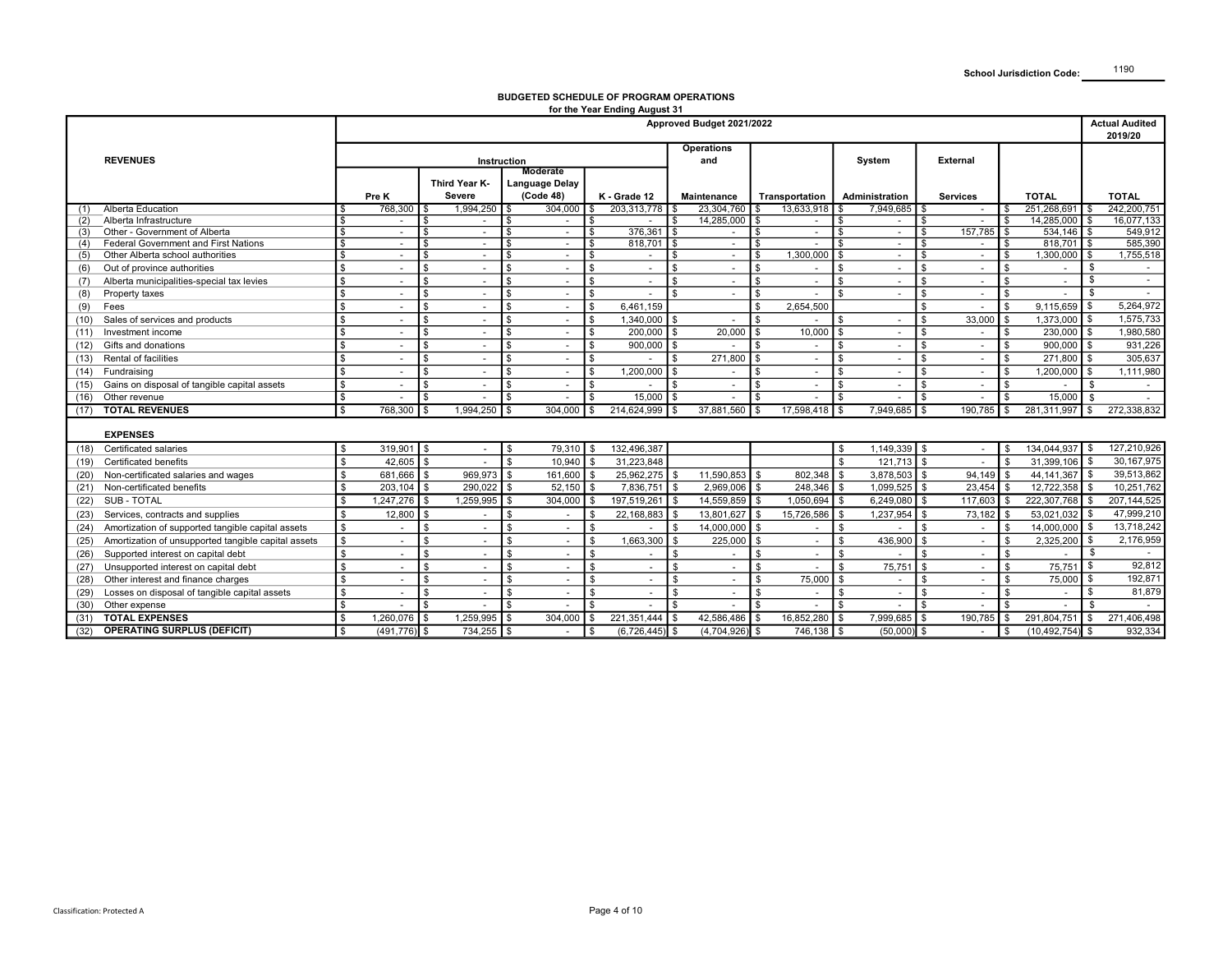### BUDGETED SCHEDULE OF FEE REVENUE for the Year Ending August 31

|                                                                             | Approved<br><b>Budget</b><br>2021/2022 | Approved<br><b>Budget</b><br>2020/2021 | Actual<br>2019/2020 |
|-----------------------------------------------------------------------------|----------------------------------------|----------------------------------------|---------------------|
| <b>FEES</b>                                                                 |                                        |                                        |                     |
| <b>TRANSPORTATION</b>                                                       | \$2,654,500                            | \$3,492,125                            | \$1,626,288         |
| <b>BASIC INSTRUCTION SUPPLIES (Instructional supplies, &amp; materials)</b> | \$0                                    | \$0                                    | \$0                 |
| LUNCHROOM SUPERVISION & NOON HOUR ACTIVITY FEES                             | \$97,000                               | \$62,000                               | \$327,650           |
| <b>FEES TO ENHANCE BASIC INSTRUCTION</b>                                    |                                        |                                        |                     |
| <b>Technology user fees</b>                                                 | \$0                                    | \$0                                    | \$0                 |
| Alternative program fees                                                    | \$250,000                              | \$256,058                              | \$54,115            |
| Fees for optional courses                                                   | \$1,200,000                            | \$1,324,065                            | \$825,387           |
| <b>ECS enhanced program fees</b>                                            | \$0                                    | \$0                                    | \$0                 |
| <b>ACTIVITY FEES</b>                                                        | \$2,714,159                            | \$2,276,855                            | \$470,757           |
| (Describe here)<br><b>IOther fees to enhance education</b>                  | \$0                                    | \$5,432                                | \$21,137            |
| <b>INON-CURRICULAR FEES</b>                                                 |                                        |                                        |                     |
| IExtra-curricular fees                                                      | \$1,100,000                            | \$1,089,573                            | \$868,873           |
| Non-curricular goods and services                                           | \$1,100,000                            | \$1,049,695                            | \$295,048           |
| <b>INON-CURRICULAR TRAVEL</b>                                               | \$0                                    | \$405,272                              | \$678,798           |
| <b>OTHER FEES</b><br>(Describe here)                                        | \$0                                    | \$0                                    | \$96,919            |
| <b>TOTAL FEES</b>                                                           | \$9,115,659                            | \$9,961,075                            | \$5,264,972         |
|                                                                             |                                        |                                        |                     |

PLEASE DO NOT USE "SCHOOL GENERATED FUNDS" AS A CATEGORY

|                            | Please disclose amounts paid by parents of students that are recorded as "Sales of services"<br>and products" (rather than fee revenue). Note that this schedule should include only amounts<br>collected from parents and so it may not agree with the Statement of Operations. | Approved<br><b>Budget</b><br>2021/2022 | Approved<br><b>Budget</b><br>2020/2021 | Actual<br>2019/2020 |  |
|----------------------------|----------------------------------------------------------------------------------------------------------------------------------------------------------------------------------------------------------------------------------------------------------------------------------|----------------------------------------|----------------------------------------|---------------------|--|
|                            | Cafeteria sales, hot lunch, milk programs                                                                                                                                                                                                                                        | \$440,000                              | \$325,000                              | \$442,796           |  |
| Special events             |                                                                                                                                                                                                                                                                                  | \$100,000                              | \$195,000                              | \$90,410            |  |
|                            | Sales or rentals of other supplies/services                                                                                                                                                                                                                                      | \$800,000                              | \$620,500                              | \$807,892           |  |
|                            | International and out of province student revenue                                                                                                                                                                                                                                | \$0                                    | \$35,000                               | \$0                 |  |
| Adult education revenue    |                                                                                                                                                                                                                                                                                  | \$33,000                               | \$33,000                               | \$19,345            |  |
| Preschool                  |                                                                                                                                                                                                                                                                                  | \$0                                    | \$0                                    | \$0                 |  |
|                            | <b>IChild care &amp; before and after school care</b>                                                                                                                                                                                                                            | \$0                                    | \$0                                    | \$0                 |  |
| Lost item replacement fees |                                                                                                                                                                                                                                                                                  | \$0                                    | \$6,500                                | \$0                 |  |
| Other (describe)           | Other (Describe)                                                                                                                                                                                                                                                                 | \$0                                    | \$0                                    | \$0                 |  |
| Other (describe)           | Other (Describe)                                                                                                                                                                                                                                                                 | \$0                                    | \$0                                    | \$0                 |  |
| Other (describe)           | Other (Describe)                                                                                                                                                                                                                                                                 | \$0                                    | \$0                                    | \$0                 |  |
| Other (describe)           | Other sales (describe here)                                                                                                                                                                                                                                                      | \$0                                    | \$0                                    |                     |  |
| Other (describe)           | Other sales (describe here)                                                                                                                                                                                                                                                      | \$0                                    | \$0                                    |                     |  |
|                            | <b>TOTAL</b>                                                                                                                                                                                                                                                                     | \$1,373,000                            | \$1,215,000                            | \$1,360,443         |  |
|                            |                                                                                                                                                                                                                                                                                  |                                        |                                        |                     |  |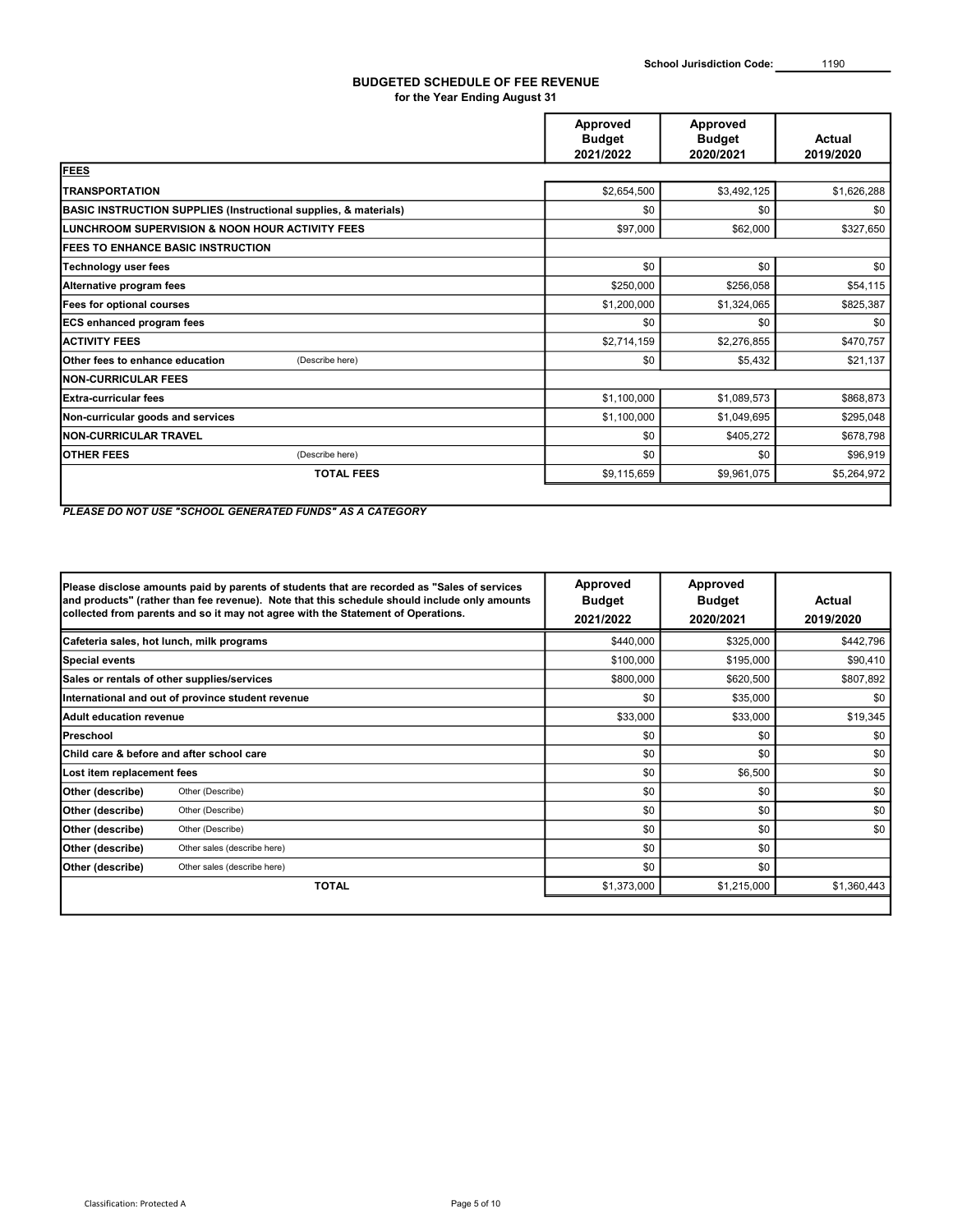| <b>INTERNALLY RESTRICTED</b><br><b>UNRESTRICTED</b><br><b>OPERATING</b><br><b>TANGIBLE</b><br><b>SURPLUS FROM</b><br><b>ENDOWMENTS</b><br><b>CAPITAL</b><br><b>SURPLUS</b><br><b>CAPITAL</b><br><b>OPERATIONS</b><br><b>OPERATING</b><br><b>SURPLUS</b><br><b>RESERVES</b><br><b>RESERVES</b><br>$(2+3+4+7)$<br><b>ASSETS</b><br>$(5+6)$<br>Actual balances per AFS at August 31, 2020<br>\$58,531,532<br>\$90,941<br>\$19,798,082<br>\$0<br>\$19,798,082<br>\$6,509,339<br>\$32,133,170<br>2020/2021 Estimated impact to AOS for:<br>\$0<br>\$0<br>\$0<br>\$0<br>\$0<br>\$0<br>\$0<br>Prior period adjustment<br>\$2,217,127<br>\$2,217,127<br>\$2,217,127<br>Estimated surplus(deficit)<br>Estimated board funded capital asset additions<br>\$3,673,972<br>(\$2,023,972)<br>(\$2,023,972)<br>\$0<br>(\$1,650,000<br>\$0<br>\$0<br>\$0<br>\$0<br>\$0<br>Estimated disposal of unsupported tangible capital assets<br>(\$16,313,208)<br>\$16,313,208<br>\$16,313,208<br>Estimated amortization of capital assets (expense)<br>Estimated capital revenue recognized - Alberta Education<br>\$0<br>\$0<br>\$14,000,000<br>(\$14,000,000)<br>(\$14,000,000)<br>Estimated capital revenue recognized - Alberta Infrastructure<br>\$0<br>Estimated capital revenue recognized - Other GOA<br>\$0<br>\$0<br>\$0<br>\$0<br>\$0<br>Estimated capital revenue recognized - Other sources<br>\$0<br>\$0<br>\$0<br>\$0<br>Estimated changes in Endowments<br>\$289,236<br>(\$289, 236)<br>(\$289, 236)<br>Estimated unsupported debt principal repayment<br>\$0<br>(\$2,217,127)<br>\$2,217,127<br>Estimated reserve transfers (net)<br>\$0<br>\$0<br>\$0<br>\$0<br>\$0<br>\$0<br>Estimated assumptions/transfers of operations - capital lease add<br>\$0<br>\$60,748,659<br>\$33,783,170<br>\$90,941<br>\$22,015,209<br>\$0<br>\$22,015,209<br>(\$10,492,754)<br>(\$10,492,754)<br>(\$10,492,754)<br>\$0<br>\$2,385,964<br>(\$2,035,964)<br>(\$2,035,964)<br>Budgeted disposal of unsupported tangible capital assets<br>\$0<br>\$0<br>\$0<br>\$0<br>(\$16,325,200)<br>\$16,325,200<br>\$16,325,200<br>\$0<br>\$0<br>\$14,000,000<br>(\$14,000,000)<br>(\$14,000,000)<br>Budgeted capital revenue recognized - Alberta Infrastructure<br>\$0<br>\$0<br>\$0<br>\$0<br>\$0<br>\$0<br>\$0<br>\$0<br>\$0<br>\$0<br>\$289,236<br>(\$289, 236)<br>(\$289, 236)<br>Budgeted unsupported debt principal repayment<br>\$0<br>(\$10,492,754)<br>\$10,492,754<br>\$0<br>\$0<br>\$0<br>\$0<br>\$0<br>\$0<br>\$50,255,905<br>\$34,133,170<br>\$90,941<br>\$11,522,455<br>\$0<br>\$11,522,455 |                                                                    | (1)<br><b>ACCUMULATED</b> | (2)<br><b>INVESTMENT IN</b> | (3) | (4)<br><b>ACCUMULATED</b> | (5) | (6) | (7)         |
|-------------------------------------------------------------------------------------------------------------------------------------------------------------------------------------------------------------------------------------------------------------------------------------------------------------------------------------------------------------------------------------------------------------------------------------------------------------------------------------------------------------------------------------------------------------------------------------------------------------------------------------------------------------------------------------------------------------------------------------------------------------------------------------------------------------------------------------------------------------------------------------------------------------------------------------------------------------------------------------------------------------------------------------------------------------------------------------------------------------------------------------------------------------------------------------------------------------------------------------------------------------------------------------------------------------------------------------------------------------------------------------------------------------------------------------------------------------------------------------------------------------------------------------------------------------------------------------------------------------------------------------------------------------------------------------------------------------------------------------------------------------------------------------------------------------------------------------------------------------------------------------------------------------------------------------------------------------------------------------------------------------------------------------------------------------------------------------------------------------------------------------------------------------------------------------------------------------------------------------------------------------------------------------------------------------------------------------------------------------------------------------------------------------------------------------------------------------------------------------------------------------------------------------------------------------------------|--------------------------------------------------------------------|---------------------------|-----------------------------|-----|---------------------------|-----|-----|-------------|
|                                                                                                                                                                                                                                                                                                                                                                                                                                                                                                                                                                                                                                                                                                                                                                                                                                                                                                                                                                                                                                                                                                                                                                                                                                                                                                                                                                                                                                                                                                                                                                                                                                                                                                                                                                                                                                                                                                                                                                                                                                                                                                                                                                                                                                                                                                                                                                                                                                                                                                                                                                         |                                                                    |                           |                             |     |                           |     |     |             |
|                                                                                                                                                                                                                                                                                                                                                                                                                                                                                                                                                                                                                                                                                                                                                                                                                                                                                                                                                                                                                                                                                                                                                                                                                                                                                                                                                                                                                                                                                                                                                                                                                                                                                                                                                                                                                                                                                                                                                                                                                                                                                                                                                                                                                                                                                                                                                                                                                                                                                                                                                                         |                                                                    |                           |                             |     |                           |     |     |             |
|                                                                                                                                                                                                                                                                                                                                                                                                                                                                                                                                                                                                                                                                                                                                                                                                                                                                                                                                                                                                                                                                                                                                                                                                                                                                                                                                                                                                                                                                                                                                                                                                                                                                                                                                                                                                                                                                                                                                                                                                                                                                                                                                                                                                                                                                                                                                                                                                                                                                                                                                                                         |                                                                    |                           |                             |     |                           |     |     |             |
|                                                                                                                                                                                                                                                                                                                                                                                                                                                                                                                                                                                                                                                                                                                                                                                                                                                                                                                                                                                                                                                                                                                                                                                                                                                                                                                                                                                                                                                                                                                                                                                                                                                                                                                                                                                                                                                                                                                                                                                                                                                                                                                                                                                                                                                                                                                                                                                                                                                                                                                                                                         |                                                                    |                           |                             |     |                           |     |     |             |
|                                                                                                                                                                                                                                                                                                                                                                                                                                                                                                                                                                                                                                                                                                                                                                                                                                                                                                                                                                                                                                                                                                                                                                                                                                                                                                                                                                                                                                                                                                                                                                                                                                                                                                                                                                                                                                                                                                                                                                                                                                                                                                                                                                                                                                                                                                                                                                                                                                                                                                                                                                         |                                                                    |                           |                             |     |                           |     |     |             |
|                                                                                                                                                                                                                                                                                                                                                                                                                                                                                                                                                                                                                                                                                                                                                                                                                                                                                                                                                                                                                                                                                                                                                                                                                                                                                                                                                                                                                                                                                                                                                                                                                                                                                                                                                                                                                                                                                                                                                                                                                                                                                                                                                                                                                                                                                                                                                                                                                                                                                                                                                                         |                                                                    |                           |                             |     |                           |     |     |             |
|                                                                                                                                                                                                                                                                                                                                                                                                                                                                                                                                                                                                                                                                                                                                                                                                                                                                                                                                                                                                                                                                                                                                                                                                                                                                                                                                                                                                                                                                                                                                                                                                                                                                                                                                                                                                                                                                                                                                                                                                                                                                                                                                                                                                                                                                                                                                                                                                                                                                                                                                                                         |                                                                    |                           |                             |     |                           |     |     |             |
|                                                                                                                                                                                                                                                                                                                                                                                                                                                                                                                                                                                                                                                                                                                                                                                                                                                                                                                                                                                                                                                                                                                                                                                                                                                                                                                                                                                                                                                                                                                                                                                                                                                                                                                                                                                                                                                                                                                                                                                                                                                                                                                                                                                                                                                                                                                                                                                                                                                                                                                                                                         |                                                                    |                           |                             |     |                           |     |     |             |
|                                                                                                                                                                                                                                                                                                                                                                                                                                                                                                                                                                                                                                                                                                                                                                                                                                                                                                                                                                                                                                                                                                                                                                                                                                                                                                                                                                                                                                                                                                                                                                                                                                                                                                                                                                                                                                                                                                                                                                                                                                                                                                                                                                                                                                                                                                                                                                                                                                                                                                                                                                         |                                                                    |                           |                             |     |                           |     |     |             |
|                                                                                                                                                                                                                                                                                                                                                                                                                                                                                                                                                                                                                                                                                                                                                                                                                                                                                                                                                                                                                                                                                                                                                                                                                                                                                                                                                                                                                                                                                                                                                                                                                                                                                                                                                                                                                                                                                                                                                                                                                                                                                                                                                                                                                                                                                                                                                                                                                                                                                                                                                                         |                                                                    |                           |                             |     |                           |     |     |             |
|                                                                                                                                                                                                                                                                                                                                                                                                                                                                                                                                                                                                                                                                                                                                                                                                                                                                                                                                                                                                                                                                                                                                                                                                                                                                                                                                                                                                                                                                                                                                                                                                                                                                                                                                                                                                                                                                                                                                                                                                                                                                                                                                                                                                                                                                                                                                                                                                                                                                                                                                                                         |                                                                    |                           |                             |     |                           |     |     |             |
|                                                                                                                                                                                                                                                                                                                                                                                                                                                                                                                                                                                                                                                                                                                                                                                                                                                                                                                                                                                                                                                                                                                                                                                                                                                                                                                                                                                                                                                                                                                                                                                                                                                                                                                                                                                                                                                                                                                                                                                                                                                                                                                                                                                                                                                                                                                                                                                                                                                                                                                                                                         |                                                                    |                           |                             |     |                           |     |     |             |
|                                                                                                                                                                                                                                                                                                                                                                                                                                                                                                                                                                                                                                                                                                                                                                                                                                                                                                                                                                                                                                                                                                                                                                                                                                                                                                                                                                                                                                                                                                                                                                                                                                                                                                                                                                                                                                                                                                                                                                                                                                                                                                                                                                                                                                                                                                                                                                                                                                                                                                                                                                         |                                                                    |                           |                             |     |                           |     |     |             |
|                                                                                                                                                                                                                                                                                                                                                                                                                                                                                                                                                                                                                                                                                                                                                                                                                                                                                                                                                                                                                                                                                                                                                                                                                                                                                                                                                                                                                                                                                                                                                                                                                                                                                                                                                                                                                                                                                                                                                                                                                                                                                                                                                                                                                                                                                                                                                                                                                                                                                                                                                                         |                                                                    |                           |                             |     |                           |     |     |             |
|                                                                                                                                                                                                                                                                                                                                                                                                                                                                                                                                                                                                                                                                                                                                                                                                                                                                                                                                                                                                                                                                                                                                                                                                                                                                                                                                                                                                                                                                                                                                                                                                                                                                                                                                                                                                                                                                                                                                                                                                                                                                                                                                                                                                                                                                                                                                                                                                                                                                                                                                                                         |                                                                    |                           |                             |     |                           |     |     |             |
|                                                                                                                                                                                                                                                                                                                                                                                                                                                                                                                                                                                                                                                                                                                                                                                                                                                                                                                                                                                                                                                                                                                                                                                                                                                                                                                                                                                                                                                                                                                                                                                                                                                                                                                                                                                                                                                                                                                                                                                                                                                                                                                                                                                                                                                                                                                                                                                                                                                                                                                                                                         |                                                                    |                           |                             |     |                           |     |     |             |
|                                                                                                                                                                                                                                                                                                                                                                                                                                                                                                                                                                                                                                                                                                                                                                                                                                                                                                                                                                                                                                                                                                                                                                                                                                                                                                                                                                                                                                                                                                                                                                                                                                                                                                                                                                                                                                                                                                                                                                                                                                                                                                                                                                                                                                                                                                                                                                                                                                                                                                                                                                         |                                                                    |                           |                             |     |                           |     |     |             |
|                                                                                                                                                                                                                                                                                                                                                                                                                                                                                                                                                                                                                                                                                                                                                                                                                                                                                                                                                                                                                                                                                                                                                                                                                                                                                                                                                                                                                                                                                                                                                                                                                                                                                                                                                                                                                                                                                                                                                                                                                                                                                                                                                                                                                                                                                                                                                                                                                                                                                                                                                                         |                                                                    |                           |                             |     |                           |     |     | \$0         |
|                                                                                                                                                                                                                                                                                                                                                                                                                                                                                                                                                                                                                                                                                                                                                                                                                                                                                                                                                                                                                                                                                                                                                                                                                                                                                                                                                                                                                                                                                                                                                                                                                                                                                                                                                                                                                                                                                                                                                                                                                                                                                                                                                                                                                                                                                                                                                                                                                                                                                                                                                                         | <b>Estimated Balances for August 31, 2021</b>                      |                           |                             |     |                           |     |     | \$4,859,339 |
|                                                                                                                                                                                                                                                                                                                                                                                                                                                                                                                                                                                                                                                                                                                                                                                                                                                                                                                                                                                                                                                                                                                                                                                                                                                                                                                                                                                                                                                                                                                                                                                                                                                                                                                                                                                                                                                                                                                                                                                                                                                                                                                                                                                                                                                                                                                                                                                                                                                                                                                                                                         | 2021/22 Budget projections for:                                    |                           |                             |     |                           |     |     |             |
|                                                                                                                                                                                                                                                                                                                                                                                                                                                                                                                                                                                                                                                                                                                                                                                                                                                                                                                                                                                                                                                                                                                                                                                                                                                                                                                                                                                                                                                                                                                                                                                                                                                                                                                                                                                                                                                                                                                                                                                                                                                                                                                                                                                                                                                                                                                                                                                                                                                                                                                                                                         | Budgeted surplus(deficit)                                          |                           |                             |     |                           |     |     |             |
|                                                                                                                                                                                                                                                                                                                                                                                                                                                                                                                                                                                                                                                                                                                                                                                                                                                                                                                                                                                                                                                                                                                                                                                                                                                                                                                                                                                                                                                                                                                                                                                                                                                                                                                                                                                                                                                                                                                                                                                                                                                                                                                                                                                                                                                                                                                                                                                                                                                                                                                                                                         | Projected board funded capital asset additions                     |                           |                             |     |                           |     |     | (\$350,000) |
|                                                                                                                                                                                                                                                                                                                                                                                                                                                                                                                                                                                                                                                                                                                                                                                                                                                                                                                                                                                                                                                                                                                                                                                                                                                                                                                                                                                                                                                                                                                                                                                                                                                                                                                                                                                                                                                                                                                                                                                                                                                                                                                                                                                                                                                                                                                                                                                                                                                                                                                                                                         |                                                                    |                           |                             |     |                           |     |     | \$0         |
|                                                                                                                                                                                                                                                                                                                                                                                                                                                                                                                                                                                                                                                                                                                                                                                                                                                                                                                                                                                                                                                                                                                                                                                                                                                                                                                                                                                                                                                                                                                                                                                                                                                                                                                                                                                                                                                                                                                                                                                                                                                                                                                                                                                                                                                                                                                                                                                                                                                                                                                                                                         | Budgeted amortization of capital assets (expense)                  |                           |                             |     |                           |     |     |             |
|                                                                                                                                                                                                                                                                                                                                                                                                                                                                                                                                                                                                                                                                                                                                                                                                                                                                                                                                                                                                                                                                                                                                                                                                                                                                                                                                                                                                                                                                                                                                                                                                                                                                                                                                                                                                                                                                                                                                                                                                                                                                                                                                                                                                                                                                                                                                                                                                                                                                                                                                                                         | Budgeted capital revenue recognized - Alberta Education            |                           |                             |     |                           |     |     |             |
|                                                                                                                                                                                                                                                                                                                                                                                                                                                                                                                                                                                                                                                                                                                                                                                                                                                                                                                                                                                                                                                                                                                                                                                                                                                                                                                                                                                                                                                                                                                                                                                                                                                                                                                                                                                                                                                                                                                                                                                                                                                                                                                                                                                                                                                                                                                                                                                                                                                                                                                                                                         |                                                                    |                           |                             |     |                           |     |     |             |
|                                                                                                                                                                                                                                                                                                                                                                                                                                                                                                                                                                                                                                                                                                                                                                                                                                                                                                                                                                                                                                                                                                                                                                                                                                                                                                                                                                                                                                                                                                                                                                                                                                                                                                                                                                                                                                                                                                                                                                                                                                                                                                                                                                                                                                                                                                                                                                                                                                                                                                                                                                         | Budgeted capital revenue recognized - Other GOA                    |                           |                             |     |                           |     |     |             |
|                                                                                                                                                                                                                                                                                                                                                                                                                                                                                                                                                                                                                                                                                                                                                                                                                                                                                                                                                                                                                                                                                                                                                                                                                                                                                                                                                                                                                                                                                                                                                                                                                                                                                                                                                                                                                                                                                                                                                                                                                                                                                                                                                                                                                                                                                                                                                                                                                                                                                                                                                                         | Budgeted capital revenue recognized - Other sources                |                           |                             |     |                           |     |     |             |
|                                                                                                                                                                                                                                                                                                                                                                                                                                                                                                                                                                                                                                                                                                                                                                                                                                                                                                                                                                                                                                                                                                                                                                                                                                                                                                                                                                                                                                                                                                                                                                                                                                                                                                                                                                                                                                                                                                                                                                                                                                                                                                                                                                                                                                                                                                                                                                                                                                                                                                                                                                         | Budgeted changes in Endowments                                     |                           |                             |     |                           |     |     |             |
|                                                                                                                                                                                                                                                                                                                                                                                                                                                                                                                                                                                                                                                                                                                                                                                                                                                                                                                                                                                                                                                                                                                                                                                                                                                                                                                                                                                                                                                                                                                                                                                                                                                                                                                                                                                                                                                                                                                                                                                                                                                                                                                                                                                                                                                                                                                                                                                                                                                                                                                                                                         |                                                                    |                           |                             |     |                           |     |     |             |
|                                                                                                                                                                                                                                                                                                                                                                                                                                                                                                                                                                                                                                                                                                                                                                                                                                                                                                                                                                                                                                                                                                                                                                                                                                                                                                                                                                                                                                                                                                                                                                                                                                                                                                                                                                                                                                                                                                                                                                                                                                                                                                                                                                                                                                                                                                                                                                                                                                                                                                                                                                         | Projected reserve transfers (net)                                  |                           |                             |     |                           |     |     | \$0         |
|                                                                                                                                                                                                                                                                                                                                                                                                                                                                                                                                                                                                                                                                                                                                                                                                                                                                                                                                                                                                                                                                                                                                                                                                                                                                                                                                                                                                                                                                                                                                                                                                                                                                                                                                                                                                                                                                                                                                                                                                                                                                                                                                                                                                                                                                                                                                                                                                                                                                                                                                                                         | Projected assumptions/transfers of operations - capital lease addi |                           |                             |     |                           |     |     | \$0         |
|                                                                                                                                                                                                                                                                                                                                                                                                                                                                                                                                                                                                                                                                                                                                                                                                                                                                                                                                                                                                                                                                                                                                                                                                                                                                                                                                                                                                                                                                                                                                                                                                                                                                                                                                                                                                                                                                                                                                                                                                                                                                                                                                                                                                                                                                                                                                                                                                                                                                                                                                                                         | Projected Balances for August 31, 2022                             |                           |                             |     |                           |     |     | \$4,509,339 |
| Classification: Protected A<br>Page 6 of 10                                                                                                                                                                                                                                                                                                                                                                                                                                                                                                                                                                                                                                                                                                                                                                                                                                                                                                                                                                                                                                                                                                                                                                                                                                                                                                                                                                                                                                                                                                                                                                                                                                                                                                                                                                                                                                                                                                                                                                                                                                                                                                                                                                                                                                                                                                                                                                                                                                                                                                                             |                                                                    |                           |                             |     |                           |     |     |             |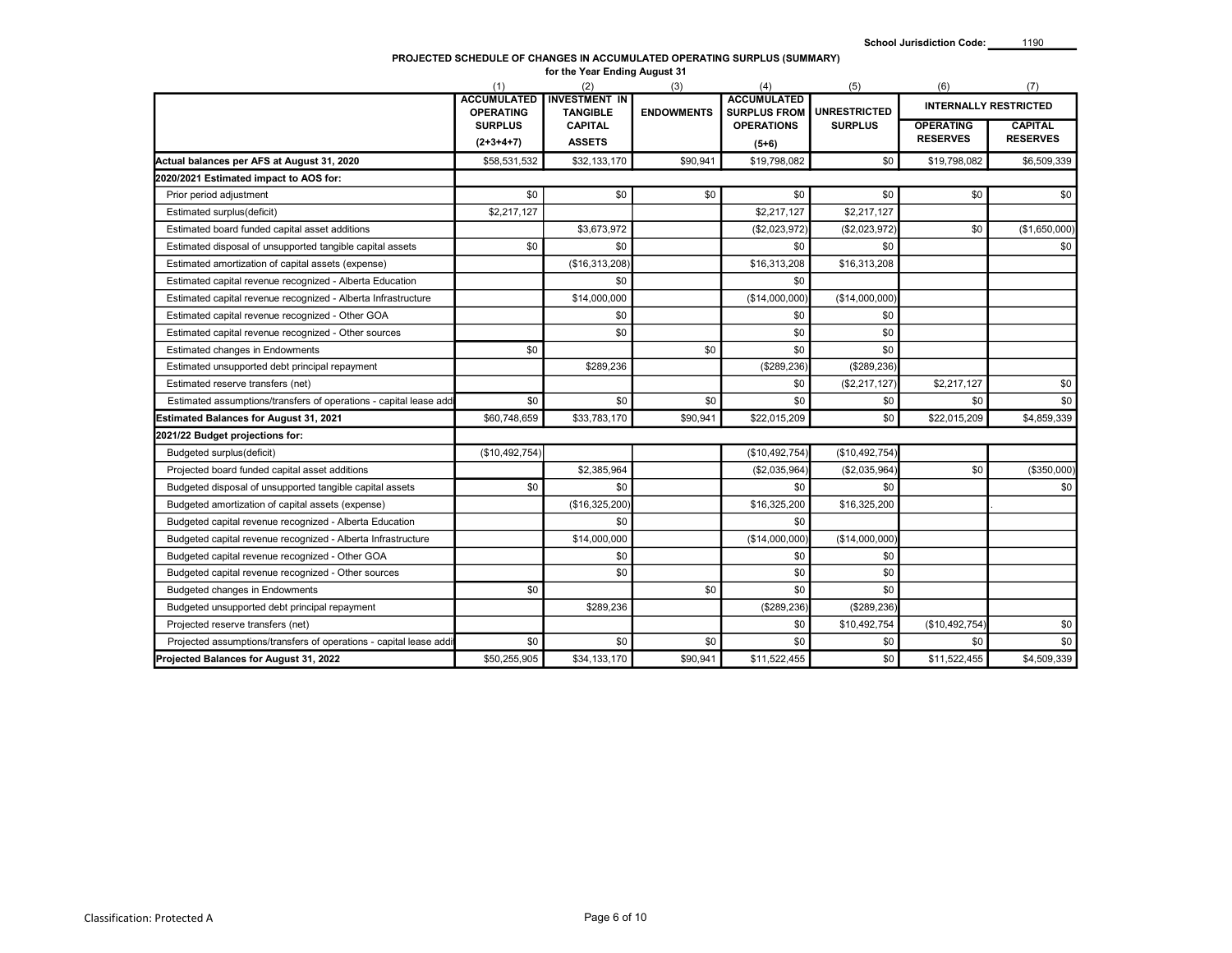|                                                                                                                       |                                                                                        |                      | for the Year Ending August 31     |                |               |                                 |              |             |                           |                 |
|-----------------------------------------------------------------------------------------------------------------------|----------------------------------------------------------------------------------------|----------------------|-----------------------------------|----------------|---------------|---------------------------------|--------------|-------------|---------------------------|-----------------|
|                                                                                                                       |                                                                                        |                      | <b>Unrestricted Surplus Usage</b> |                |               | <b>Operating Reserves Usage</b> |              |             |                           |                 |
|                                                                                                                       |                                                                                        | 31-Aug-2022          | Year Ended<br>31-Aug-2023         | 30-Aug-2024    | 31-Aug-2022   | Year Ended<br>31-Aug-2023       | 30-Aug-2024  | 31-Aug-2022 | Year Ended<br>31-Aug-2023 | 30-Aug-2024     |
|                                                                                                                       |                                                                                        |                      |                                   |                |               |                                 |              |             |                           |                 |
| Projected opening balance                                                                                             |                                                                                        | \$0                  | \$0                               | \$0            | \$22,015,209  | \$11,522,455                    | \$11,522,455 | \$4,859,339 | \$4,509,339               | \$4,509,339     |
| Projected excess of revenues over expenses (surplus only)<br>Budgeted disposal of unsupported tangible capital assets | Explanation - add'l space on AOS3 / AOS4<br>Explanation - add'l space on AOS3 / AOS4   | \$0<br>\$0           | \$0<br>\$0                        | \$0<br>\$0     |               | \$0                             | \$0          | \$0         | \$0                       | \$0             |
| Budgeted amortization of capital assets (expense)                                                                     | Explanation - add'l space on AOS3 / AOS4                                               | \$16,325,200         | \$0                               | \$0            |               | \$0                             | \$0          |             |                           |                 |
| Budgeted capital revenue recognized                                                                                   | Explanation - add'l space on AOS3 / AOS4                                               | (\$14,000,000        | \$0                               | \$0            |               | \$0                             | \$0          |             |                           |                 |
| <b>Budgeted changes in Endowments</b>                                                                                 | Explanation - add'l space on AOS3 / AOS4                                               | \$0                  | \$0                               | \$0            |               | \$0                             | \$0          |             |                           |                 |
| Budgeted unsupported debt principal repayment                                                                         | Explanation - add'l space on AOS3 / AOS4                                               | (\$289,236           | \$0                               | \$0            |               | \$0                             | \$0          |             |                           |                 |
| Projected reserves transfers (net)                                                                                    | Unsupported amortization to capital reserves                                           | \$10,492,754         | \$0                               | \$0            | (\$10,492,754 | \$0                             | \$0          | \$0         | \$0                       | \$0             |
| Projected assumptions/transfers of operations                                                                         | Techonology asset renewal                                                              | \$0                  | \$0                               | \$0            | \$0           | \$0                             | \$0          | \$0         | \$0                       | \$0             |
| Increase in (use of) school generated funds                                                                           | Explanation - add'l space on AOS3 / AOS4                                               | \$0                  | \$0                               | \$0            |               | \$0                             | \$0          |             | \$0                       | \$0             |
| New school start-up costs                                                                                             | Explanation - add'l space on AOS3 / AOS4                                               | \$0                  | \$0                               | \$0            |               | \$0                             | \$0          |             | \$0                       | \$0             |
| <b>Decentralized school reserves</b>                                                                                  | Explanation - add'l space on AOS3 / AOS4                                               | \$0                  | \$0                               | \$0            |               | \$0                             | \$0          |             | \$0                       | \$0             |
| Non-recurring certificated remuneration                                                                               | Grid creep, net salary increases                                                       | \$0                  | \$0                               | \$0            |               | \$0                             | \$0          |             |                           |                 |
| Non-recurring non-certificated remuneration<br>Non-recurring contracts, supplies & services                           | Explanation - add'l space on AOS3 / AOS4<br>Explanation - add'l space on AOS3 / AOS4   | \$0<br>\$0           | \$0<br>\$0                        | \$0<br>\$0     |               | \$0<br>\$0                      | \$0<br>\$0   |             |                           |                 |
| Professional development, training & support                                                                          | Explanation - add'l space on AOS3 / AOS4                                               | \$0                  | \$0                               | \$0            |               | \$0                             | \$0          |             |                           |                 |
| <b>Transportation Expenses</b>                                                                                        | Explanation - add'l space on AOS3 / AOS4                                               | \$0                  | \$0                               | \$0            |               | \$0                             | \$0          |             |                           |                 |
| <b>Operations &amp; maintenance</b>                                                                                   | Increased insurance costs - unsupported                                                | \$0                  | \$0                               | \$0            |               | \$0                             | \$0          |             |                           |                 |
| English language learners                                                                                             | Explanation - add'l space on AOS3 / AOS4                                               | \$0                  | \$0                               | \$0            |               | \$0                             | \$0          |             |                           |                 |
| <b>System Administration</b>                                                                                          | Explanation - add'l space on AOS3 / AOS4                                               | \$0                  | \$0                               | \$0            |               | \$0                             | \$0          |             |                           |                 |
| OH&S / wellness programs                                                                                              | Explanation - add'l space on AOS3 / AOS4                                               | \$0                  | \$0                               | \$0            |               | \$0                             | \$0          |             |                           |                 |
| B & S administration organization / reorganization                                                                    | Explanation - add'l space on AOS3 / AOS4                                               | \$0                  | \$0                               | \$0            |               | \$0                             | \$0          |             |                           |                 |
| Debt repayment                                                                                                        | Explanation - add'l space on AOS3 / AOS4                                               | \$0                  | \$0                               | \$0            |               | \$0                             | \$0          |             |                           |                 |
| <b>POM expenses</b>                                                                                                   | Explanation - add'l space on AOS3 / AOS4                                               | \$0                  | \$0                               | \$0            |               | \$0                             | \$0          |             | \$0                       | \$0             |
| Non-salary related programming costs (explain)                                                                        | Explanation - add'l space on AOS3 / AOS4                                               | \$0                  | \$0                               | \$0            |               | \$0                             | \$0          |             |                           |                 |
| Repairs & maintenance - School building & land                                                                        | Explanation - add'l space on AOS3 / AOS4                                               | \$0                  | \$0                               | \$0            |               | \$0                             | \$0          |             |                           |                 |
| Repairs & maintenance - Technology                                                                                    | Explanation - add'l space on AOS3 / AOS4                                               | \$0                  | \$0                               | \$0            |               | \$0                             | \$0          |             |                           |                 |
| Repairs & maintenance - Vehicle & transportation<br>Repairs & maintenance - Administration building                   | Explanation - add'l space on AOS3 / AOS4<br>Explanation - add'l space on AOS3 / AOS4   | \$0<br>\$0           | \$0<br>\$0                        | \$0<br>\$0     |               | \$0<br>\$0                      | \$0<br>\$0   |             |                           |                 |
| Repairs & maintenance - POM building & equipment                                                                      | Explanation - add'l space on AOS3 / AOS4                                               | \$0                  | \$0                               | \$0            |               | \$0                             | \$0          |             |                           |                 |
| Repairs & maintenance - Other (explain)                                                                               | Explanation - add'l space on AOS3 / AOS4                                               | \$0                  | \$0                               | \$0            |               | \$0                             | \$0          |             |                           |                 |
| Capital costs - School land & building                                                                                | Explanation - add'l space on AOS3 / AOS4                                               | \$0                  | \$0                               | \$0            | \$0           | \$0                             | \$0          | \$0         | \$0                       | \$0             |
| Capital costs - School modernization                                                                                  | Explanation - add'l space on AOS3 / AOS4                                               | \$0                  | \$0                               | \$0            | \$0           | \$0                             | \$0          | \$0         | \$0                       | \$0             |
| Capital costs - School modular & additions                                                                            | Explanation - add'l space on AOS3 / AOS4                                               | \$0                  | \$0                               | \$0            | \$0           | \$0                             | \$0          | \$0         | \$0                       | \$0             |
| Capital costs - School building partnership projects                                                                  | Explanation - add'l space on AOS3 / AOS4                                               | \$0                  | \$0                               | \$0            | \$0           | \$0                             | \$0          | \$0         | \$0                       | $\$0$           |
| Capital costs - Technology                                                                                            | Techonology asset renewal                                                              | \$0                  | \$0                               | \$0            | \$0           | \$0                             | \$0          | \$0         | \$0                       | \$0             |
| Capital costs - Vehicle & transportation                                                                              | Explanation - add'l space on AOS3 / AOS4                                               | \$0                  | \$0                               | \$0            | \$0           | \$0                             | \$0          | \$0         | \$0                       | \$0             |
| Capital costs - Administration building                                                                               | Explanation - add'l space on AOS3 / AOS4                                               | \$0                  | \$0                               | \$0            | \$0           | \$0                             | \$0          | \$0         | \$0                       | \$0             |
| Capital costs - POM building & equipment                                                                              | Explanation - add'l space on AOS3 / AOS4                                               | \$0                  | \$0                               | \$0            | \$0           | \$0                             | \$0          | \$0         | \$0                       | $\overline{30}$ |
| Capital Costs - Furniture & Equipment                                                                                 | Explanation - add'l space on AOS3 / AOS4                                               | \$0                  | \$0                               | \$0            | \$0           | \$0                             | \$0          | \$0         | \$0                       | \$0<br>\$0      |
| Capital costs - Other<br><b>Building leases</b>                                                                       | Reallocate to Row 41-48 or Describe Asset<br>Explanation - add'l space on AOS3 / AOS4  | (\$2,035,964)<br>\$0 | \$0<br>\$0                        | \$0<br>\$0     | \$0           | \$0<br>\$0                      | \$0<br>\$0   | (\$350,000) | \$0<br>\$0                | \$0             |
| Operating Deficit                                                                                                     | Explanation - add'l space on AOS3 / AOS4                                               | (\$10,492,754)       | \$0                               | \$0            |               | \$0                             | \$0          |             | \$0                       | \$0             |
|                                                                                                                       | Explanation - add'l space on AOS3 / AOS4                                               | \$0                  | \$0                               | \$0            |               | \$0                             | \$0          |             | \$0                       | \$0             |
|                                                                                                                       | Explanation - add'l space on AOS3 / AOS4                                               |                      | SO.                               | - 30           |               | \$0                             | <b>SO</b>    |             |                           | \$0             |
|                                                                                                                       | Explanation - add'l space on AOS3 / AOS4                                               | \$0                  | \$0                               | \$0            |               | \$0                             | \$0          |             | \$0                       | \$0             |
| Estimated closing balance for operating contingency                                                                   |                                                                                        | \$0                  | \$0                               | \$0            | \$11,522,455  | \$11,522,455                    | \$11,522,455 | \$4,509,339 | \$4,509,339               | \$4,509,339     |
|                                                                                                                       |                                                                                        |                      |                                   |                |               |                                 |              |             |                           |                 |
|                                                                                                                       | Total surplus as a percentage of 2020 Expenses<br>ASO as a percentage of 2020 Expenses | 5.49%<br>3.95%       | 5.49%<br>3.95%                    | 5.49%<br>3.95% |               |                                 |              |             |                           |                 |
|                                                                                                                       |                                                                                        |                      |                                   |                |               |                                 |              |             |                           |                 |
| ation: Protected A                                                                                                    |                                                                                        |                      |                                   |                |               |                                 |              |             |                           |                 |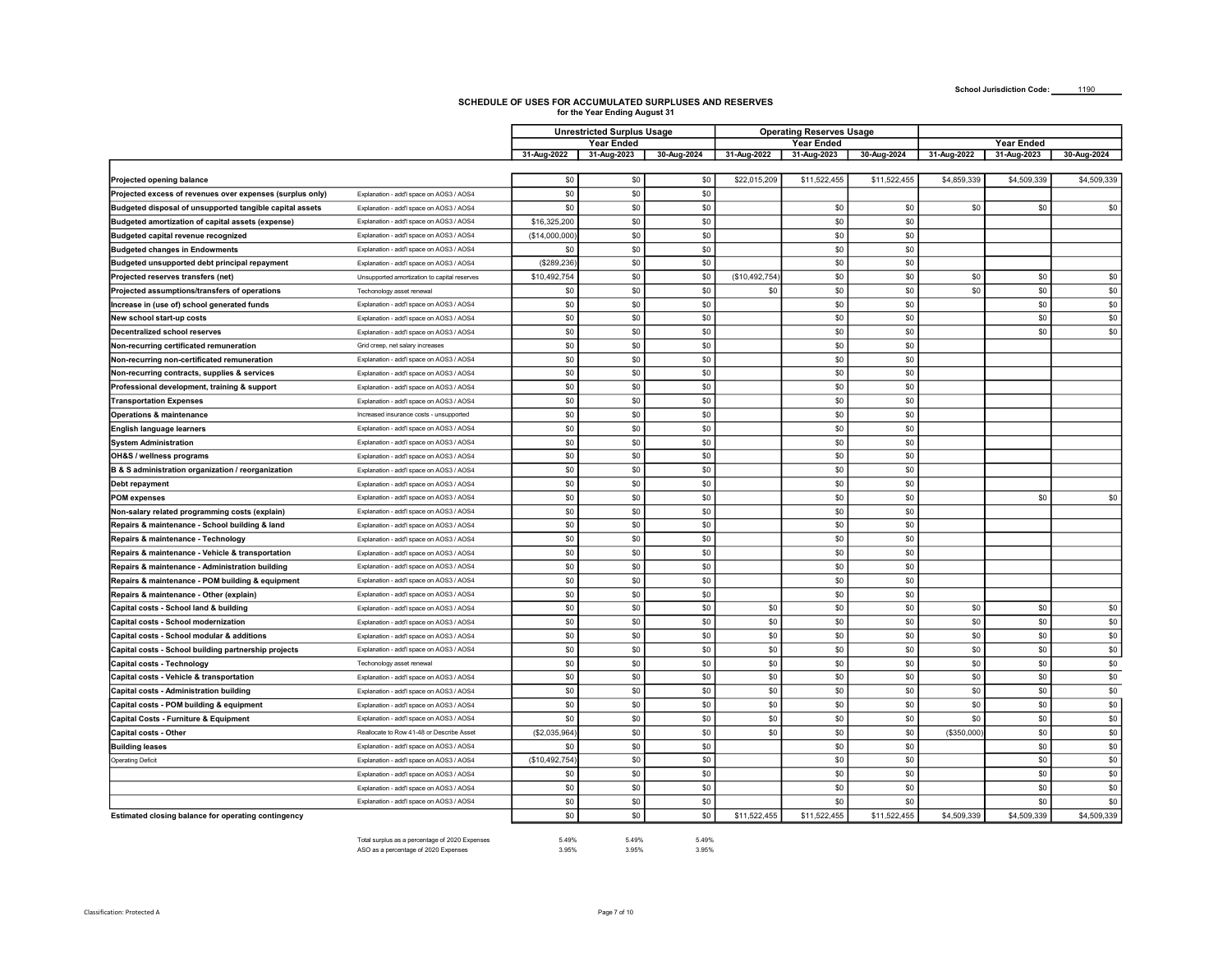| Amount<br>\$(10, 492, 754)<br>Estimated Operating Surplus (Deficit) Aug. 31, 2022<br>PLEASE ALLOCATE IN BLUE CELLS BELOW<br><b>Estimated Operating Deficit Due to:</b><br>Instruction increases due to teach cost<br>Maintenance cost<br>Transportation | Detailed explanation to the Minister for the purpose of using ASO<br>(10,492,754<br>\$2,133,579 Compensation cost pressures (step increases and employee benefit preimuns); \$50K represents trustee election reserve draw<br>\$1,704,926 Reduction in OM grant funding \$700K; Increase insurance premiums758K; Employee benefits cost incrases \$260K |
|---------------------------------------------------------------------------------------------------------------------------------------------------------------------------------------------------------------------------------------------------------|---------------------------------------------------------------------------------------------------------------------------------------------------------------------------------------------------------------------------------------------------------------------------------------------------------------------------------------------------------|
|                                                                                                                                                                                                                                                         |                                                                                                                                                                                                                                                                                                                                                         |
|                                                                                                                                                                                                                                                         |                                                                                                                                                                                                                                                                                                                                                         |
|                                                                                                                                                                                                                                                         |                                                                                                                                                                                                                                                                                                                                                         |
|                                                                                                                                                                                                                                                         |                                                                                                                                                                                                                                                                                                                                                         |
|                                                                                                                                                                                                                                                         |                                                                                                                                                                                                                                                                                                                                                         |
|                                                                                                                                                                                                                                                         | (\$746,138) Transportation is expected to be in a slight surplus which will be directed into the transportation reserves for future years                                                                                                                                                                                                               |
| School Carry forward & Election Reserve use                                                                                                                                                                                                             | \$1,550,387 Schools are expecting spend more than their funding allcoations by utilitizing some of their carry forwrad reserves                                                                                                                                                                                                                         |
| Incremental Pandemic Cost                                                                                                                                                                                                                               | \$3,650,000 Pandemic cleaning \$2M; pandemic supplies (sanitizer, masks) \$1M; Substitute teacher \$500K; Pandemic case mgr \$150K                                                                                                                                                                                                                      |
| Mental Health supports due to pandemic                                                                                                                                                                                                                  | \$1,000,000 Recognizing the impact of the pandemic on students and staff, \$1M of further support to be set aside for expected needs                                                                                                                                                                                                                    |
| Online school creation                                                                                                                                                                                                                                  | \$1,200,000 Move to online schooling due to pandemic is expected to become a way of the future for some student. Startup cost \$1.2M                                                                                                                                                                                                                    |
| Subtotal, access of operating reserves to cover operating deficit                                                                                                                                                                                       | 10,492,754                                                                                                                                                                                                                                                                                                                                              |
| Projected board funded Tangible Capital Assets additions using both unrestricted surplus<br>and operating reserves                                                                                                                                      | 2,035,964                                                                                                                                                                                                                                                                                                                                               |
| Budgeted disposal of unsupported Tangible capital Assets                                                                                                                                                                                                | $\sim$                                                                                                                                                                                                                                                                                                                                                  |
| Budgeted amortization of board funded Tangible Capital Assets                                                                                                                                                                                           | (2,325,200)                                                                                                                                                                                                                                                                                                                                             |
| Budgeted unsupported debt principal repayment                                                                                                                                                                                                           | 289,236                                                                                                                                                                                                                                                                                                                                                 |
| Projected net transfer to (from) Capital Reserves                                                                                                                                                                                                       | $\blacksquare$                                                                                                                                                                                                                                                                                                                                          |
| Total projected amount to access ASO in 2021/22<br>\$<br>Total amount approved by the Minister                                                                                                                                                          | 10,492,754                                                                                                                                                                                                                                                                                                                                              |
| Classification: Protected A                                                                                                                                                                                                                             | Page 8 of 10                                                                                                                                                                                                                                                                                                                                            |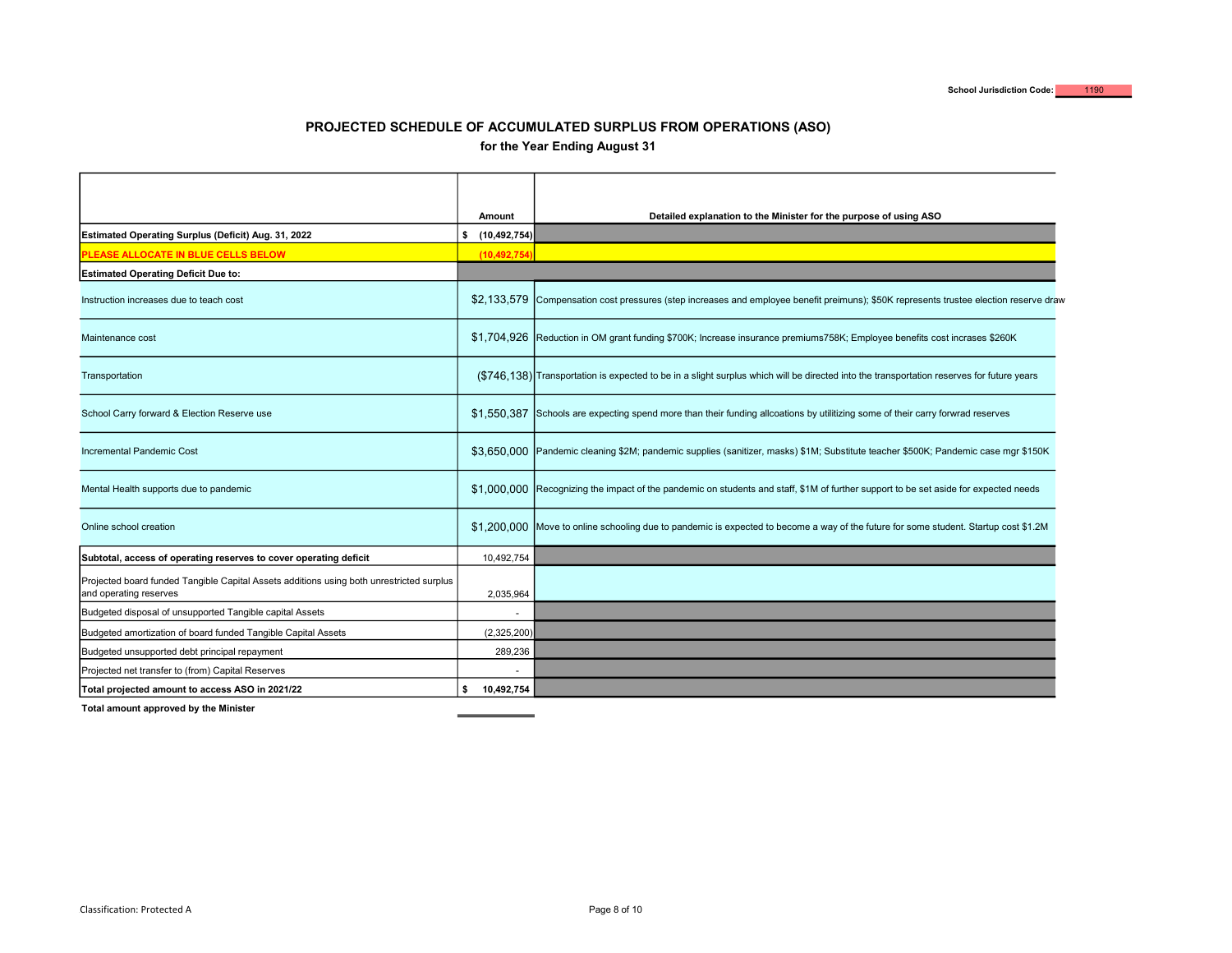# PROJECTED STUDENT STATISTICS FULL TIME EQUIVALENT (FTE) ENROLLED STUDENTS

|                                                        | <b>Budgeted</b> | Actual         | <b>Actual</b>            |                                                                                                      |
|--------------------------------------------------------|-----------------|----------------|--------------------------|------------------------------------------------------------------------------------------------------|
|                                                        | 2021/2022       | 2020/2021      | 2019/2020                |                                                                                                      |
|                                                        | (Note 2)        |                |                          | <b>Notes</b>                                                                                         |
| Kindergarten, and Grades 1 to 12                       |                 |                |                          |                                                                                                      |
| <b>Eligible Funded Students:</b>                       |                 |                |                          |                                                                                                      |
| Kindergarten                                           | 1,950           | 1,371          | 1,897                    | Head count                                                                                           |
| Kindergarten program hours                             | 475             | 475            | 475                      | Minimum: 475 hours                                                                                   |
| Kindergarten FTE's Enrolled                            | 975             | 686            | 949                      | 0.5 times Head Count                                                                                 |
| Grades 1 to 9                                          | 19,008          | 18,264         | 18,367                   | Head count                                                                                           |
| Grades 10 to 12 - 1st, 2nd & 3rd year                  | 5,336           | 5,335          | 5,089                    | Head count                                                                                           |
| Grades 10 to 12 - 4th year                             | 100             | $\blacksquare$ | 117                      | Head count                                                                                           |
| Grades 10 to 12 - 4th year FTE                         | 50              | $\mathbf{r}$   | 59                       | 0.5 times Head Count                                                                                 |
| Grades 10 to 12 - 5th year                             | 30              | $\overline{1}$ | 70                       | Head count                                                                                           |
| Grades 10 to 12 - 5th year FTE                         | 8               | $\pmb{0}$      | 18                       | 0.25 times Head Count                                                                                |
| <b>Total FTE</b>                                       | 25,377          | 24,285         | 24,481                   | K- Grade 12 students eligible for base instruction funding from Alberta Education.                   |
| Percentage Change and VA for change > 3% or < - 3%     | 4.5%            | $-0.8%$        |                          |                                                                                                      |
| <b>Other Students:</b>                                 |                 |                |                          |                                                                                                      |
| Total                                                  | $\sim$          | 97             | 91                       | Note 3                                                                                               |
|                                                        |                 |                |                          |                                                                                                      |
| <b>Total Net Enrolled Students</b>                     | 25,377          | 24,382         | 24,572                   |                                                                                                      |
| <b>Home Ed Students</b>                                | 288             | 300            | 75                       | Note 4                                                                                               |
| Total Enrolled Students, Kindergarten, and Grades 1-12 | 25,665          | 24,682         | 24,647                   |                                                                                                      |
| Percentage Change                                      | 4.0%            | 0.1%           |                          |                                                                                                      |
| Of the Eligible Funded Students:                       |                 |                |                          |                                                                                                      |
| <b>Students with Severe Disabilities</b>               | 470             | 509            | 610                      | FTE of students with severe disabilities as reported by the board via PASI.                          |
| Students with Mild/Moderate Disabilities               | 3,217           | 3,269          | 3,413                    | FTE of students identified with mild/moderate disabilities as reported by the board via PASI.        |
| Students with Third Year K-Severe                      | $\sim$          | $\sim$         | $\blacksquare$           | FTE of students with third year kindergarten disabilities as reported by the board via PASI.         |
| Students with Moderate Language Delay (Code 48)        | $\sim$          | $\sim$         | $\overline{\phantom{a}}$ | FTE of students with moderate language code 48 delay disabilities as reported by the board via PASI. |
|                                                        |                 |                |                          |                                                                                                      |
|                                                        |                 |                |                          |                                                                                                      |
| Pre - Kindergarten (Pre - K)                           |                 |                |                          |                                                                                                      |
| <b>Eligible Funded Children</b>                        | 71              | 76             | 76                       | Children between the age of 2 years 8 months and 4 years 8 months.                                   |
| <b>Other Children</b>                                  | ÷.              | $\overline{a}$ | $\overline{\phantom{a}}$ | Children between the age of 2 years 8 months and 4 years 8 months.                                   |
| Total Enrolled Children - Pre - K                      | 71              | 76             | 76                       |                                                                                                      |
| <b>Program Hours</b>                                   | 475             | 475            | 475                      | Minimum: 400 Hours                                                                                   |
| <b>FTE Ratio</b>                                       | 0.594           | 0.594          | 0.594                    | Actual hours divided by 800                                                                          |
| FTE's Enrolled, Pre - K                                | 42              | 45             | 45                       |                                                                                                      |
| Percentage Change and VA for change > 3% or < - 3%     | $-6.6%$         | 0.0%           |                          |                                                                                                      |
| Of the Eligible Funded Children:                       |                 |                |                          |                                                                                                      |
| Students with Severe Disabilities (PUF)                | 40              | 62             |                          | 62 FTE of students with severe disabilities as reported by the board via PASI.                       |
| Students with Mild/Moderate Disabilities               | $\sim$          | 14             |                          | 14 FTE of students identified with mild/moderate disabilities as reported by the board via PASI.     |
|                                                        |                 |                |                          |                                                                                                      |

### NOTES:

1) Enrolment is to be completed WHEREVER APPLICABLE and are 'as at September 30th' for each year.

2) Budgeted enrolment is to be based on best information available at time of the 2021/2022 budget report preparation.

3) Other K to Grade 12 students that are not eligible for base instruction funding from Alberta Education include First Nations students living on reserves for which tuition fee payments are made from Band or AANDC<br>(Code 3

4) Because they are funded separately, Home Education students are not included with total net enrolled students.